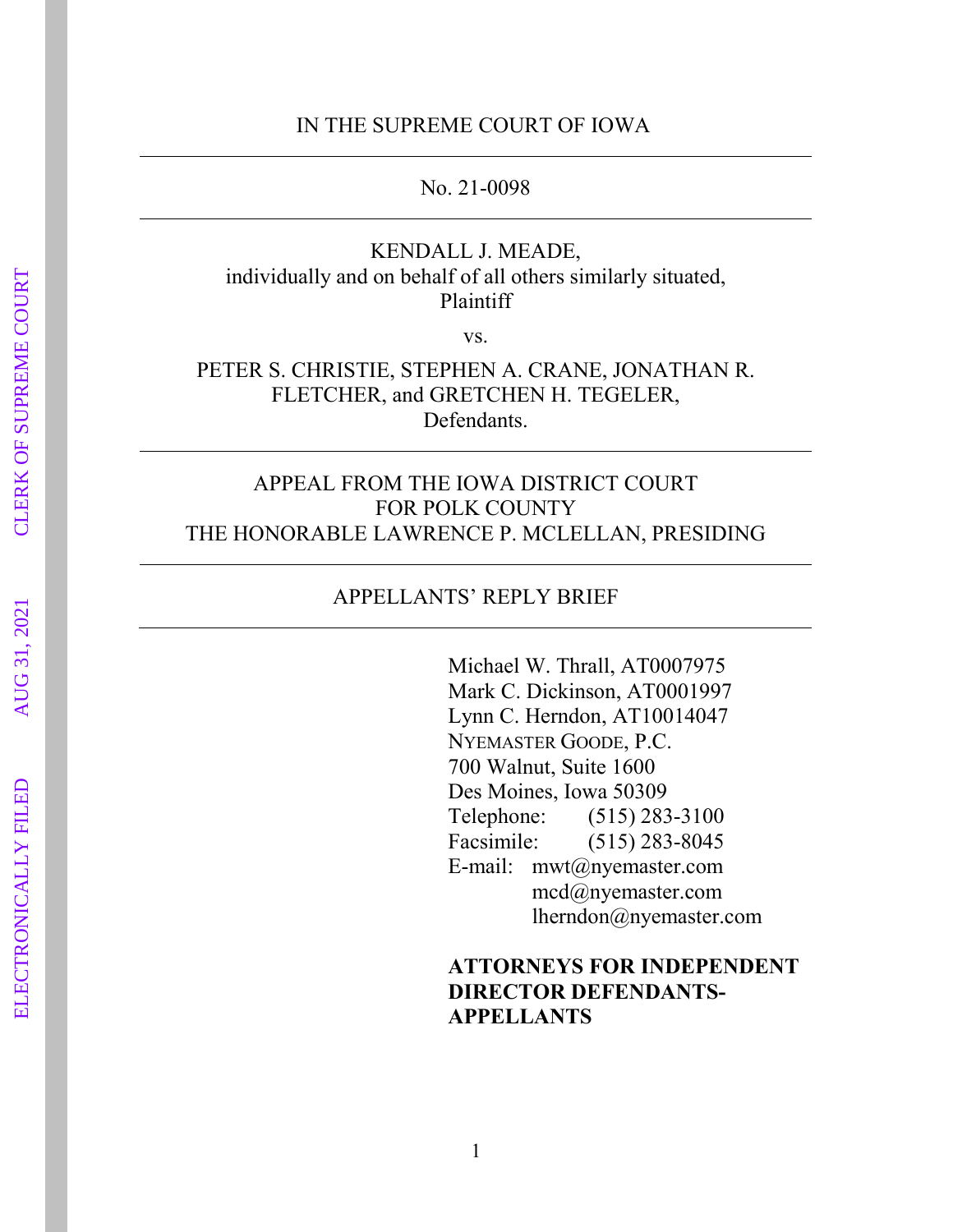# **TABLE OF CONTENTS**

| Ι. |                                                                                                   |    |                                                                                                                               |    |  |
|----|---------------------------------------------------------------------------------------------------|----|-------------------------------------------------------------------------------------------------------------------------------|----|--|
|    | A.                                                                                                |    | <b>Iowa Law Imposes on Directors Direct Fiduciary Duties</b>                                                                  |    |  |
|    |                                                                                                   | 1. | Iowa's Statutory Framework Limits Director                                                                                    |    |  |
|    |                                                                                                   | 2. | <b>Iowa's Common Law Framework Does Not</b>                                                                                   |    |  |
|    |                                                                                                   | 3. | Iowa Cases Do Not Impose a Duty from Directors                                                                                |    |  |
|    |                                                                                                   | 4. | EMCI's Proxy Does Not Impose a Duty from                                                                                      |    |  |
|    | <b>B.</b>                                                                                         |    | If EMCC Underpaid for EMCI, EMCI Was Injured, and<br>Meade's Alleged Injury Was Not "Independent" of                          |    |  |
|    | $\mathcal{C}$ .                                                                                   |    | Meade Did Not Suffer a "Separate and Distinct Injury"                                                                         |    |  |
| П. | THE DISTRICT COURT ERRED IN NOT DISMISSING MEADE'S<br>CLAIMS UNDER THE DIRECTOR SHIELD STATUTE 27 |    |                                                                                                                               |    |  |
|    |                                                                                                   | A. | The Court Can Consider and Should Adopt a<br>Plausibility Standard for Claims<br>Potentially Protected by the Director Shield |    |  |
|    |                                                                                                   | B. | The Inapplicability of the Director Shield Is an<br>Element of a Plaintiff Shareholder's Claim and Not                        | 29 |  |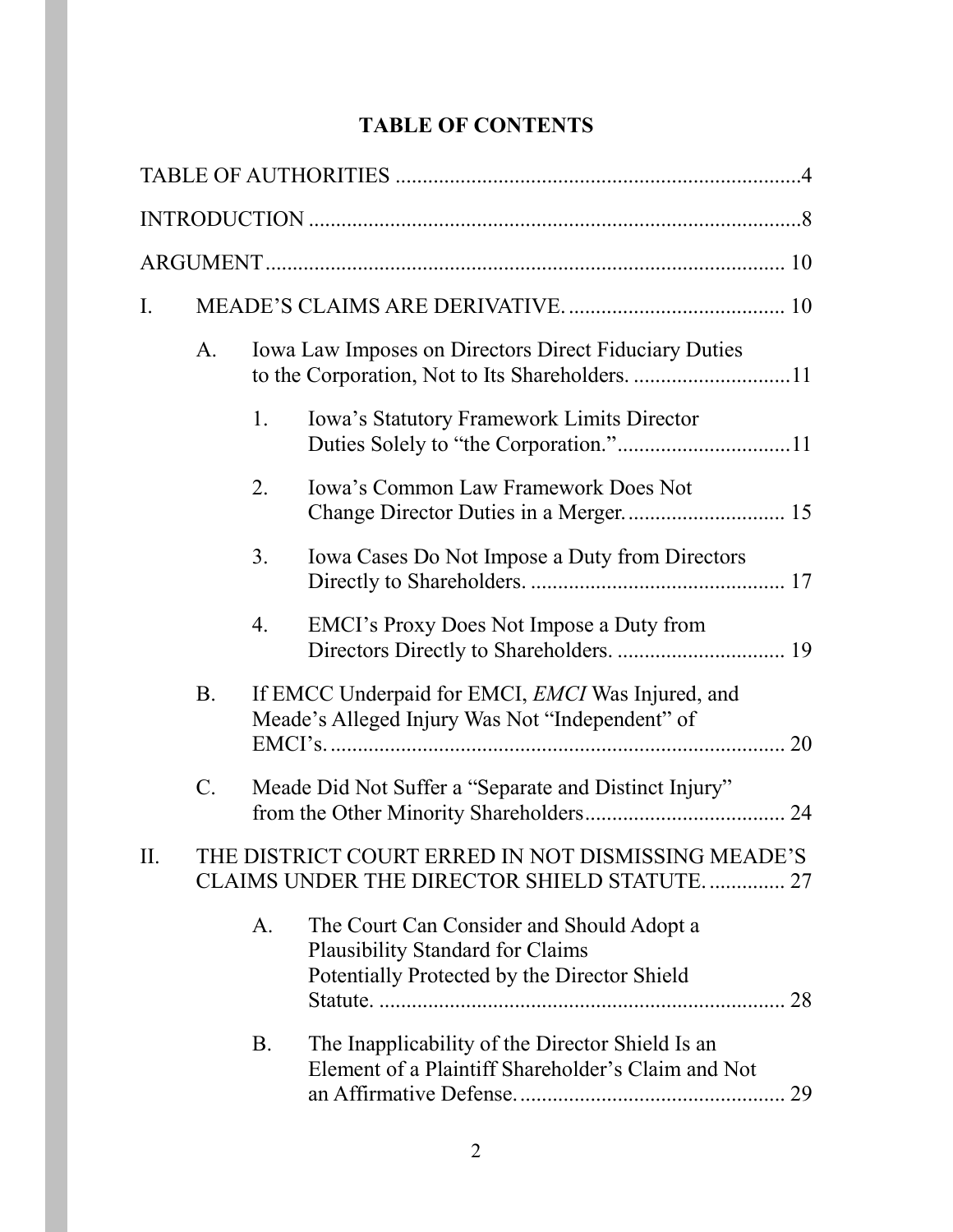| $C_{\cdot}$ | Meade Failed to Sufficiently Plead Facts<br>Supporting a Specific Intent by the Independent    |  |
|-------------|------------------------------------------------------------------------------------------------|--|
| D.          | Meade Has Waived Any Ability to Amend His                                                      |  |
|             |                                                                                                |  |
|             |                                                                                                |  |
|             | CERTIFICATE OF COMPLIANCE WITH TYPE-VOLUME<br>LIMITATION, TYPEFACE REQUIREMENTS AND TYPE-STYLE |  |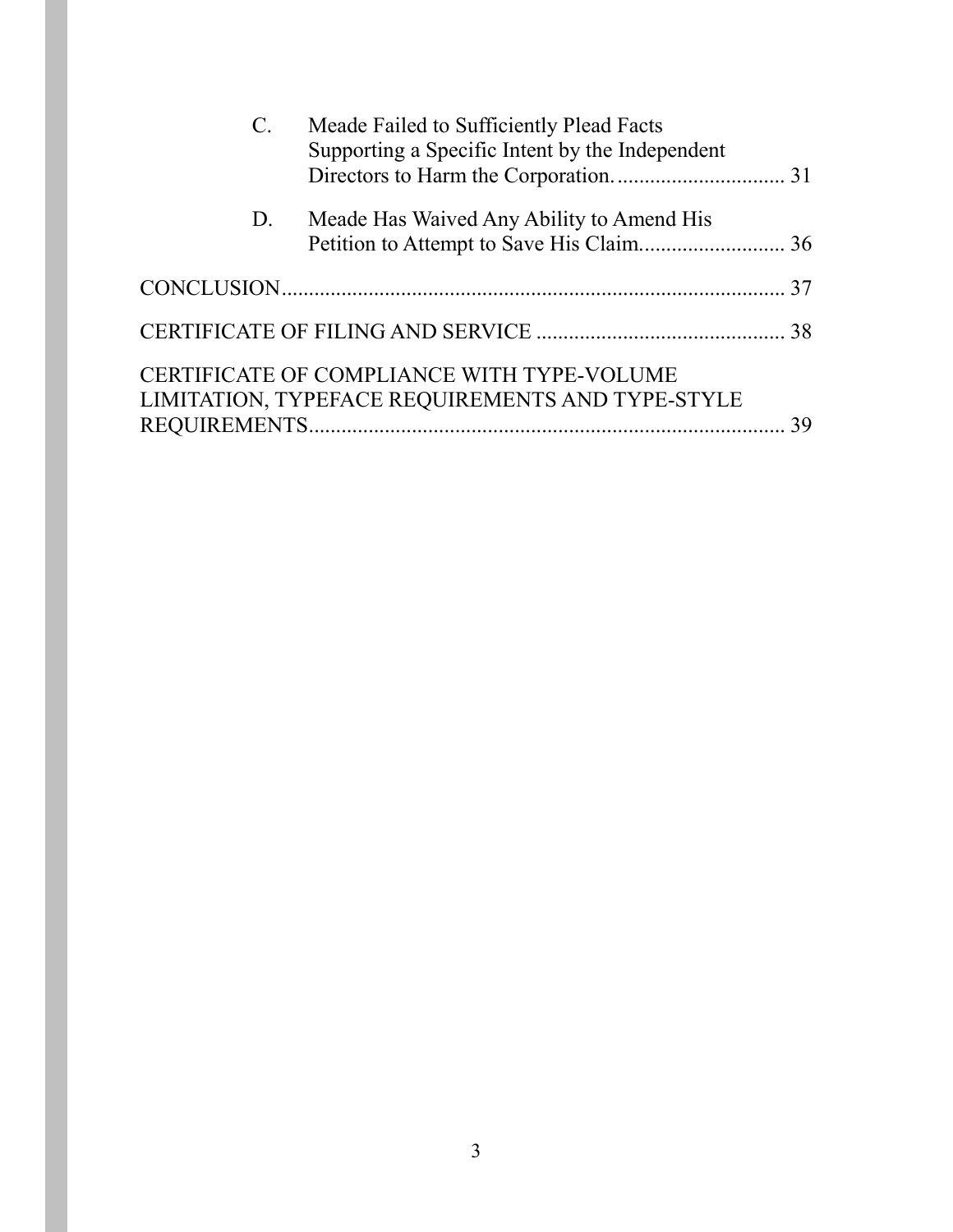# **TABLE OF AUTHORITIES**

# **CASES**

<span id="page-3-0"></span>

| Bronner v. Duggan,                                                                                                |
|-------------------------------------------------------------------------------------------------------------------|
| Cent. Iowa Power Coop. v. Consumers Energy,<br>No. 06-1060, 2007 WL 2710841 (Iowa Ct. App. Sept. 19, 2007) 17, 18 |
| Cohen v. Mirage Resorts, Inc.,                                                                                    |
| Cookies Food Prods., Inc. v. Lakes Warehouse Distrib., Inc.,                                                      |
| Cunningham v. Kartridg Pak Co.,                                                                                   |
| DCG & T ex rel. Battaglia/Ira v. Knight,                                                                          |
| Des Moines Bank & Tr. Co. v. George M. Bechtel & Co.,                                                             |
| Dixon v. ATI Ladish LLC,                                                                                          |
| Eddy v. Casey's Gen. Store, Inc.,                                                                                 |
| Erickson v. Wright Welding Supply, Inc.,                                                                          |
| Frederick v. Corcoran,<br>No. 370685, 2013 WL 10069700 (Cir. Ct. Md. Aug. 14, 2013) 30                            |
| Gusinsky v. Flanders Corp.,<br>Nos. 12-CVS-337, 12-CVS-463, 2013 WL 5435788 (N.C. Super.                          |
| State ex rel. Halbach v. Claussen,                                                                                |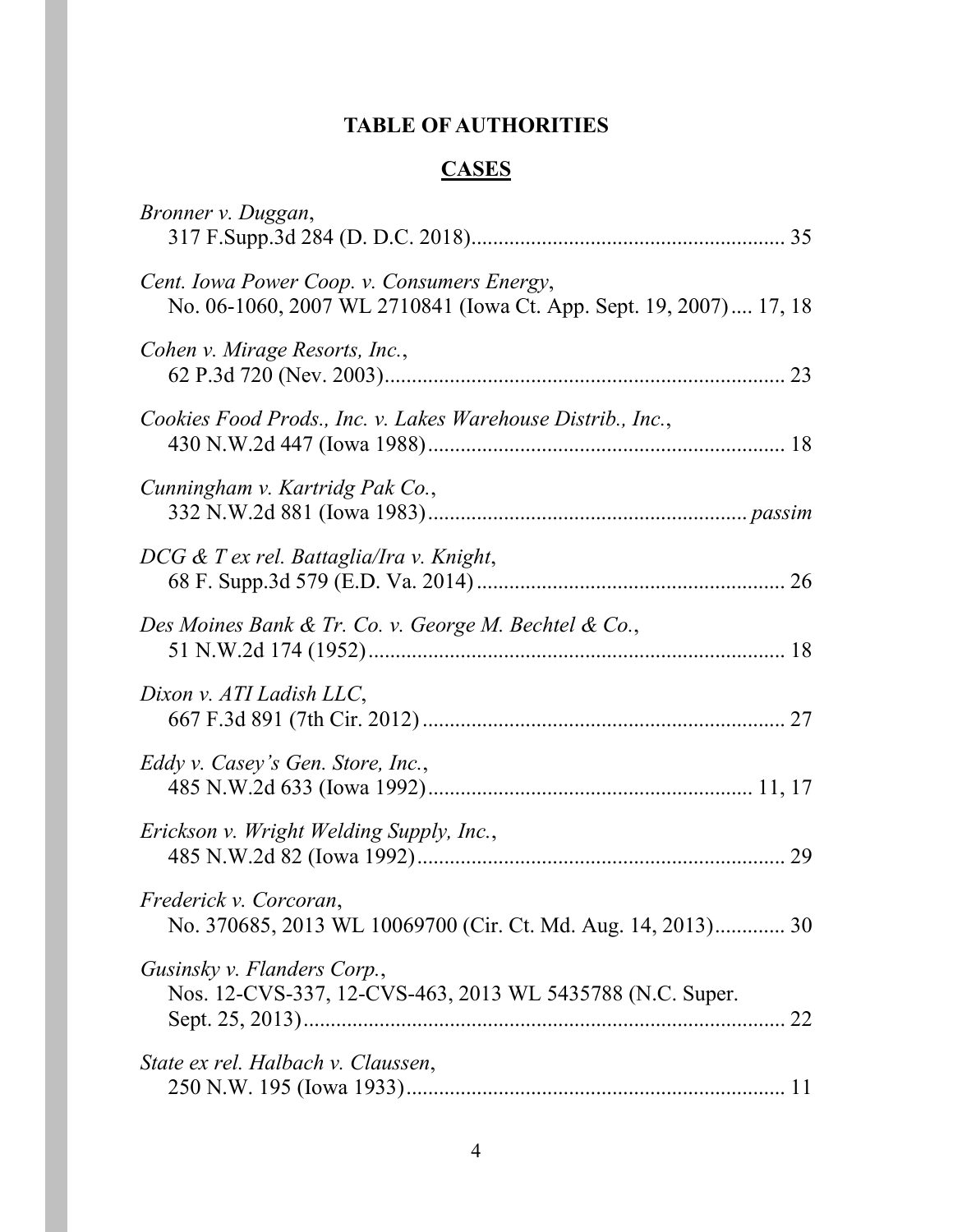| IBEW Local No. 129 Benefit Fund v. Tucci,                                                         |
|---------------------------------------------------------------------------------------------------|
| Kadel v. Dayton Superior Corp.,                                                                   |
| Kelly v. Englehart Corp.,<br>Nos.1-241, 99-1807, 2001 WL 855600 (Iowa App. July 31, 2001). 15, 16 |
| Kurlander v. Kaplan,<br>No. 8:19-cv-00644, 2019 WL 3944335 (M.D. Fla. Aug 21, 2019)  30           |
| Kurth v. Van Horn,                                                                                |
| Lee v. State, Polk Cty. Clerk of Ct,                                                              |
| Marsalis v. Wilson,                                                                               |
| Midwest Mgmt. Corp. v. Stephens,                                                                  |
| Midwest Mgmt. Corp. v. Stephens,                                                                  |
| Mitchellville Coop v. Indian Creek Corp.,                                                         |
| In re Merck & Co. Sec., Derivative & ERISA Litig.,                                                |
| Moore v. Macquarie Infrastructure Real Assets,                                                    |
| Nesler $v$ . Fisher and Co., Inc.,                                                                |
| Redeker v. Litt,                                                                                  |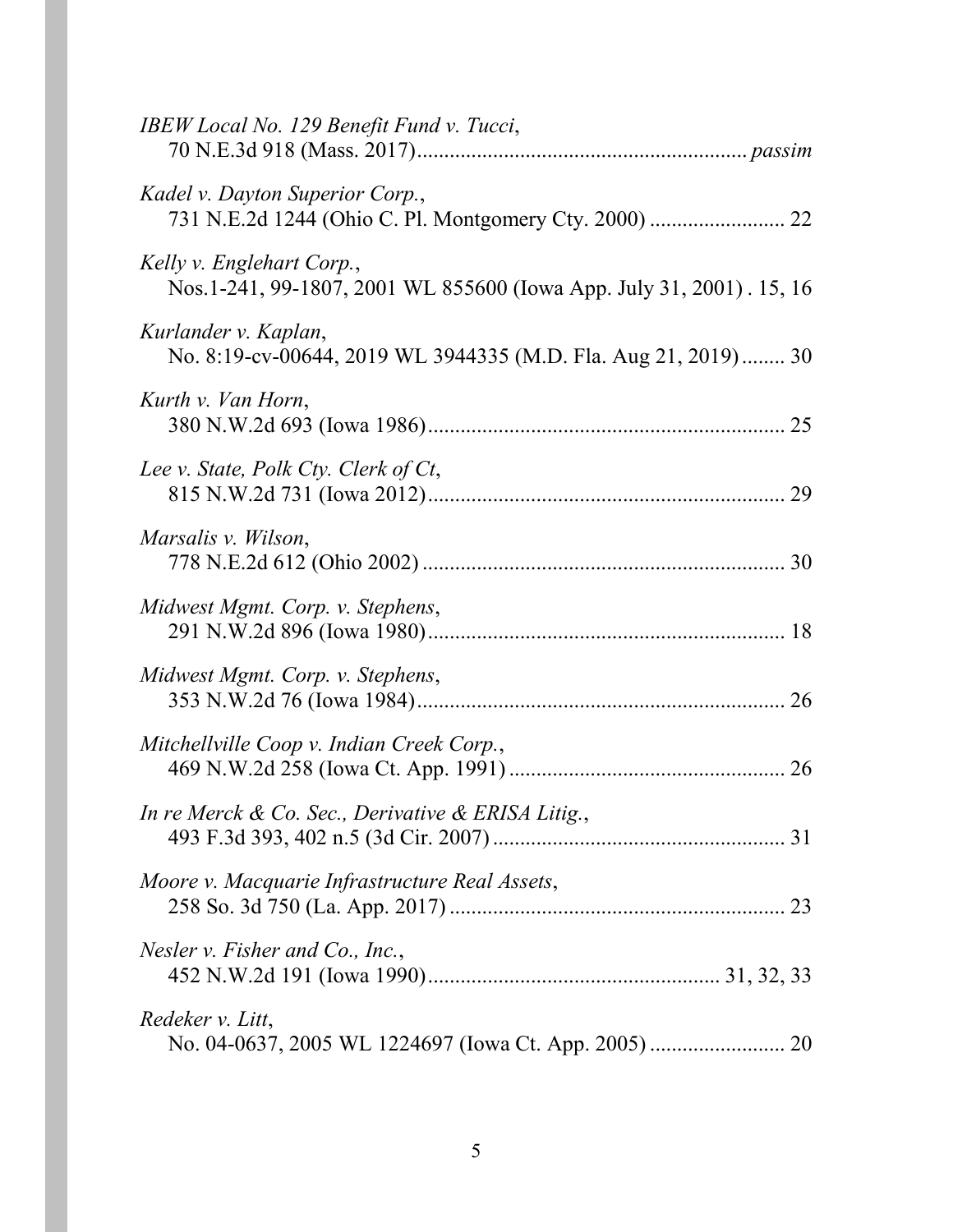| Rieff v. Evans,                                                                                                 |
|-----------------------------------------------------------------------------------------------------------------|
| Ritz v. Wapello Cnty. Bd. of Supervisors,                                                                       |
| Rivers v. Wachovia Corp.,                                                                                       |
| Rowen v. Le Mars Mut. Ins. Co. of Iowa,                                                                         |
| Schildberg Rock Prod. Co. v. Brooks,                                                                            |
| Shenker v. Laureate Educ., Inc.,                                                                                |
| Shepard v. EMCC,                                                                                                |
| Solfanelli v. Mainwaring,                                                                                       |
| State v. Redmon,                                                                                                |
| Tooley v. Donaldson, Lufkin & Jenrette, Inc.,                                                                   |
| In re Taser Int'l S'holder Derivative Litig.,<br>No. CV-05-123-PHX-SRB, 2006 WL 687033 (D. Ariz. Mar. 17, 2006) |
| In re Tower Air, Inc. v. Nach,                                                                                  |
| In re Trib. Co. Fraudulent Conv. Litig,<br>No. 11MD2296(DLC), 2019 WL 294807 (S.D.N.Y. Jan. 23, 2019) 30        |
| Weltzin v. Cobank, ACB,                                                                                         |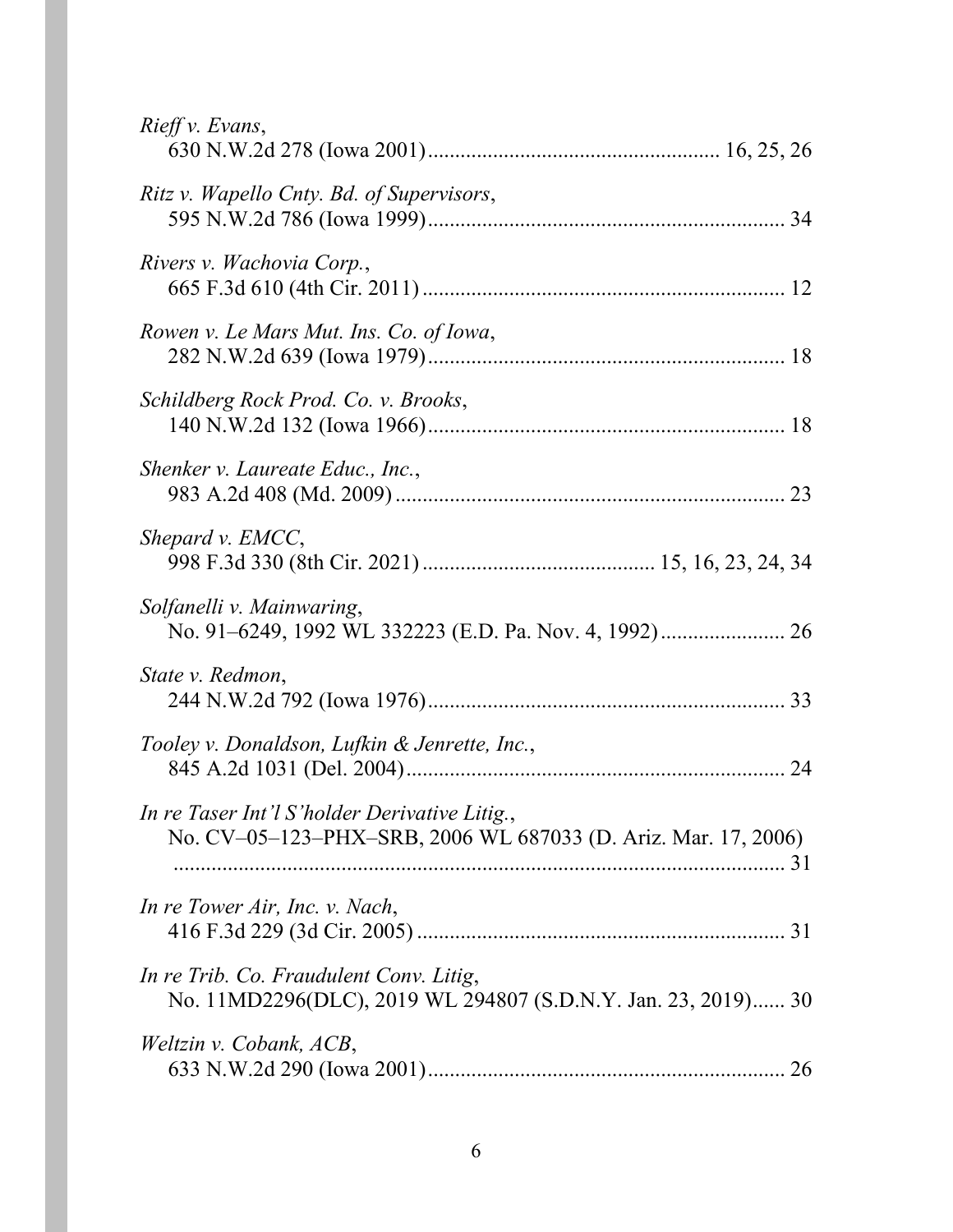*Winkler v. Price*, No. 8:13CV52, 2013 WL 3776540 (D. Neb. July 17, 2013) .................. 30

# **STATUTES**

| Iowa Code |  |
|-----------|--|
|           |  |
|           |  |
|           |  |
|           |  |
|           |  |

# **OTHER AUTHORITIES**

| Matthew G. Doré, Iowa Practice Series, Vol. 6: Business Organizations                                                      |  |
|----------------------------------------------------------------------------------------------------------------------------|--|
|                                                                                                                            |  |
|                                                                                                                            |  |
|                                                                                                                            |  |
| Richard Wolfe, Minority Shares Under The Louisiana Business Corporation<br>Act: Expulsion, Oppression, And Fiduciary Duty, |  |
|                                                                                                                            |  |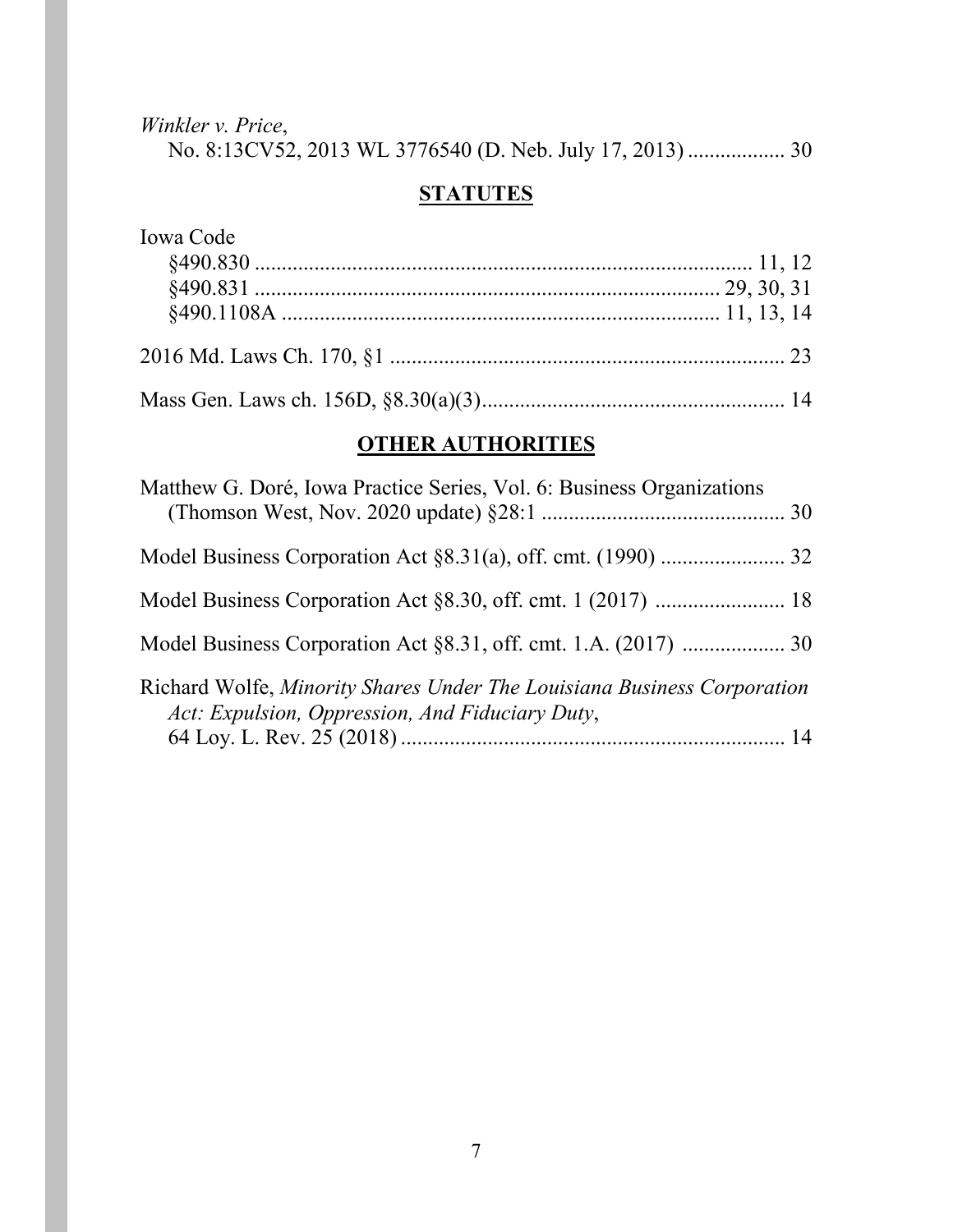#### **INTRODUCTION**

<span id="page-7-0"></span>Over the course of decades, the Iowa Legislature and this Court have assiduously defined the relationships among a corporation, the directors who oversee it, and the shareholders who own it. Two provisions of the  $IBCA<sup>1</sup>$  $IBCA<sup>1</sup>$  $IBCA<sup>1</sup>$ make clear that Iowa corporate directors owe fiduciary duties only to "the corporation" *even during a corporate merger.* This statutory foundation stands in stark contrast to the "Delaware Rule" – which imposes a special duty upon corporate directors to maximize the price paid to shareholders in a merger – which Meade urges this Court to adopt now.

<span id="page-7-1"></span>This Court should reject that invitation. The Legislature has rejected the theory of "shareholder maximization" upon which the "Delaware Rule" relies, and no Iowa court has ever imposed a separate regime of fiduciary duties during a merger than those imposed outside of a merger. Under *Cunningham v. Kartridg Pak Co.*, 332 N.W.2d 881, 883 (Iowa 1983), the "general rule" (including for mergers) is that shareholder claims like those asserted by Meade here are derivative, and a shareholder asserting direct claims must be injured "in his capacity as an individual rather than as a shareholder." Plaintiffs' own allegations establish that if anyone were

<span id="page-7-2"></span> $<sup>1</sup>$  Abbreviations here are the same as those in Appellants' Opening Brief.</sup>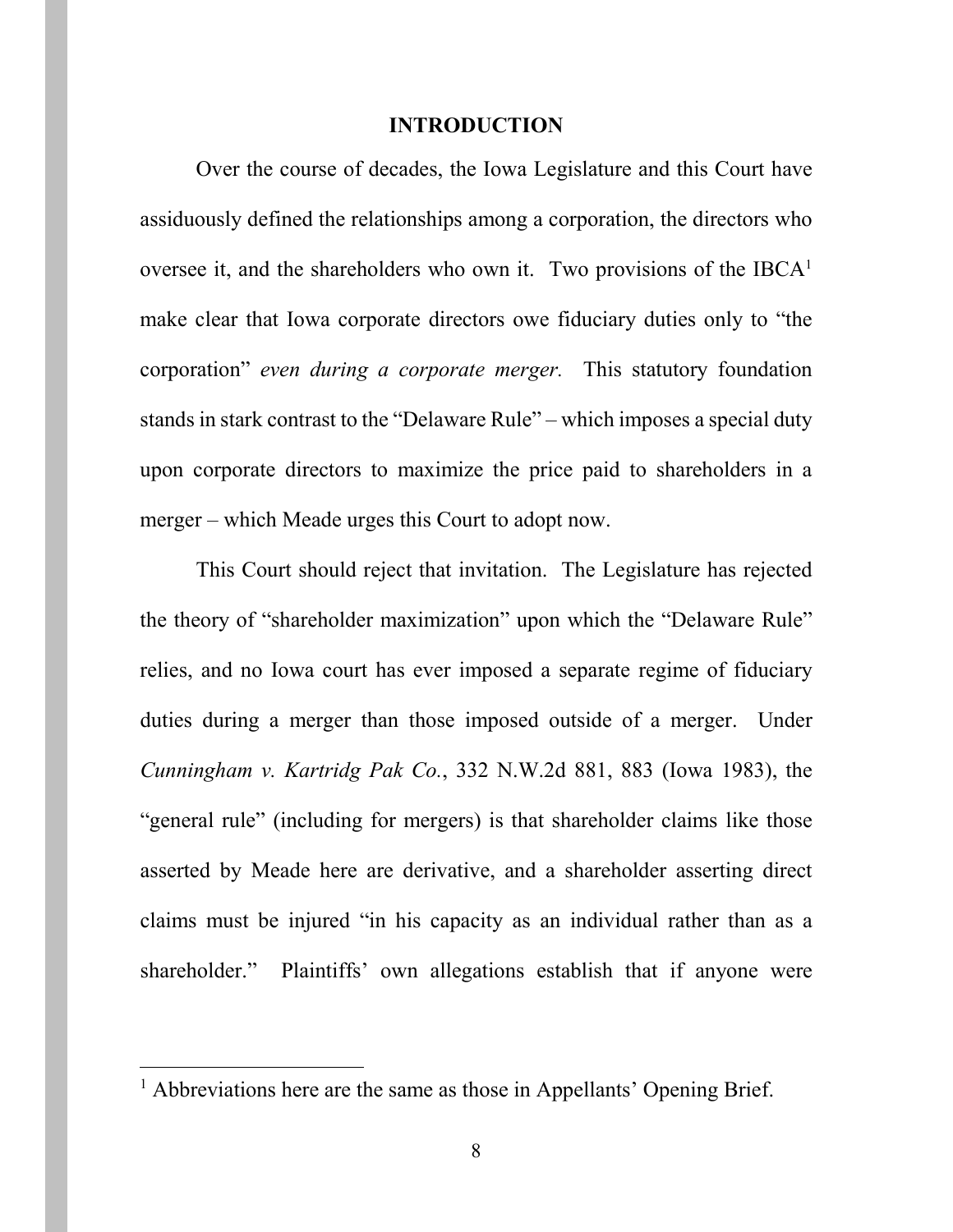purportedly hurt by the Independent Directors' actions, it was *EMCI* in the first instance, and the shareholders only secondarily.

Nor can Meade's Petition survive the protections afforded the Directors by the Director Shield. The IBCA was overhauled in the 1980s and 1990s to establish "bright line" rules requiring dismissal of insufficient claims at the pleadings stage; that overhaul required *Meade* to "establish" the inapplicability of the Shield. To hold now that Meade need not so allege would undermine both the language and the purpose of the Director Shield Statute. And, Meade's *post hoc* attempts to enhance his allegations to suggest the Independent Directors *specifically intended to harm* EMCI and its shareholders should not prevail.

To accept Meade's arguments, this Court would need to judicially repeal at least three provisions of the IBCA. It should not do so. The ramifications of Meade's approach on doing business in Iowa cannot be overstated: it would upset the settled expectations of thousands of Iowa corporations, their directors, and their respective constituencies who rely on Iowa law to govern their corporate affairs.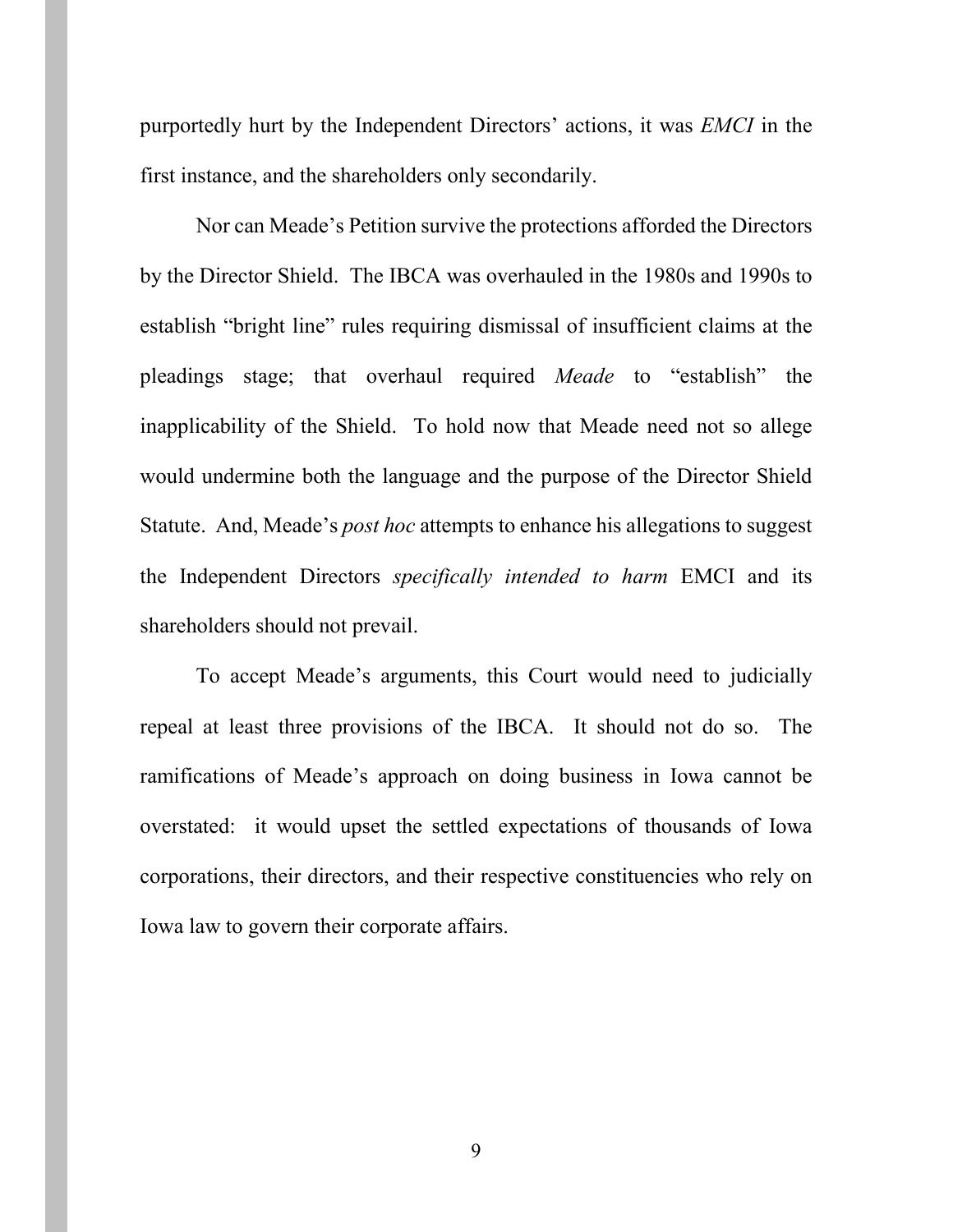#### **ARGUMENT**

<span id="page-9-0"></span>Meade's claims against the Independent  $Directors<sup>2</sup>$  $Directors<sup>2</sup>$  $Directors<sup>2</sup>$  should have been dismissed because (1) the claims are derivative and therefore not his to bring, and (2) Meade did not – and could not – affirmatively plead that the Director Shield Statute did not protect the Independent Directors against such claims. This Court should reverse.

#### <span id="page-9-1"></span>**I. MEADE'S CLAIMS ARE DERIVATIVE.**

Meade argues that his claims are direct because (1) Iowa has adopted the "Delaware Rule" to give shareholders direct claims when corporate directors allegedly breach their fiduciary duties during a corporate merger, (2) EMCI was not harmed in the merger, and (3) he and EMCI's other minority shareholders suffered a "separate and distinct" injury from EMCC. Each of Meade's arguments is misguided: the Iowa Legislature has explicitly rejected the "Delaware Rule" in the context of corporate mergers; EMCI would have suffered the primary injury from any director malfeasance; and EMCC did not participate in the transaction as a

<span id="page-9-2"></span><sup>&</sup>lt;sup>2</sup> Meade repeatedly tries to re-litigate or re-characterize claims against EMCC and Bruce Kelley, which were dismissed. *E.g.*, Appellee's Brief, at 15 (accusing EMCC and Kelley of coercion), 23-24 (mischaracterizing EMCC's announcement); 25 (mischaracterizing Insurance Department meeting); 38 (accusing EMCC of shortchanging EMCI's shareholders). This Court should resist Meade's attempted do-over.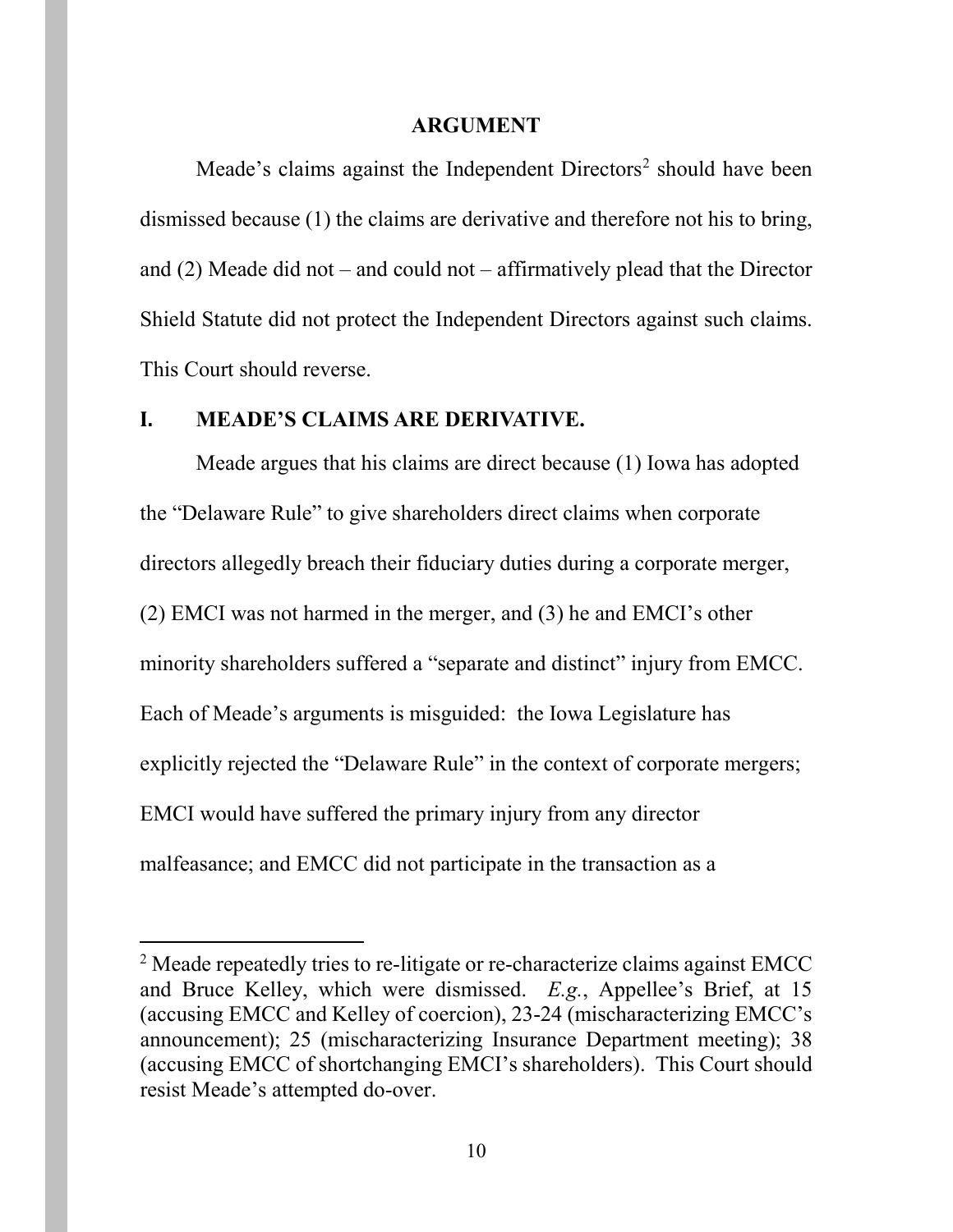shareholder, so Meade did not suffer a "separate" injury from EMCC "as a shareholder."

## <span id="page-10-0"></span>**A. Iowa Law Imposes on Directors Direct Fiduciary Duties to the Corporation, Not to Its Shareholders.**

# <span id="page-10-4"></span><span id="page-10-2"></span>**1. Iowa's Statutory Framework Limits Director Duties Solely to "the Corporation."**

<span id="page-10-3"></span><span id="page-10-1"></span>There is no dispute that Iowa Code §490.830(1)(b) provides that Iowa corporate directors owe fiduciary duties only to "the corporation," and that Iowa's Constituency Statute, *id.* §490.1108A(1), identifies only "the corporation" when specifying a director's duties in the merger context. The analysis should thus begin and end with the Legislature's policy choices, expressed in clear statutory language. *Eddy v. Casey's Gen. Store, Inc.*, 485 N.W.2d 633, 638 (Iowa 1992). Meade implicitly admits that the Legislature knew full well how to impose a duty running to "a corporation *and its shareholders*." Appellee's Brief, at 42-43. The Legislature's choice not to do so here is dispositive. *State ex rel. Halbach v. Claussen*, 250 N.W. 195, 199- 200 (Iowa 1933) ("When a provision is left out of a statute, either by design or mistake of the legislature, the courts have no power to supply it. To do so would be to legislate, and not to construe." (citation omitted)). Thus, unlike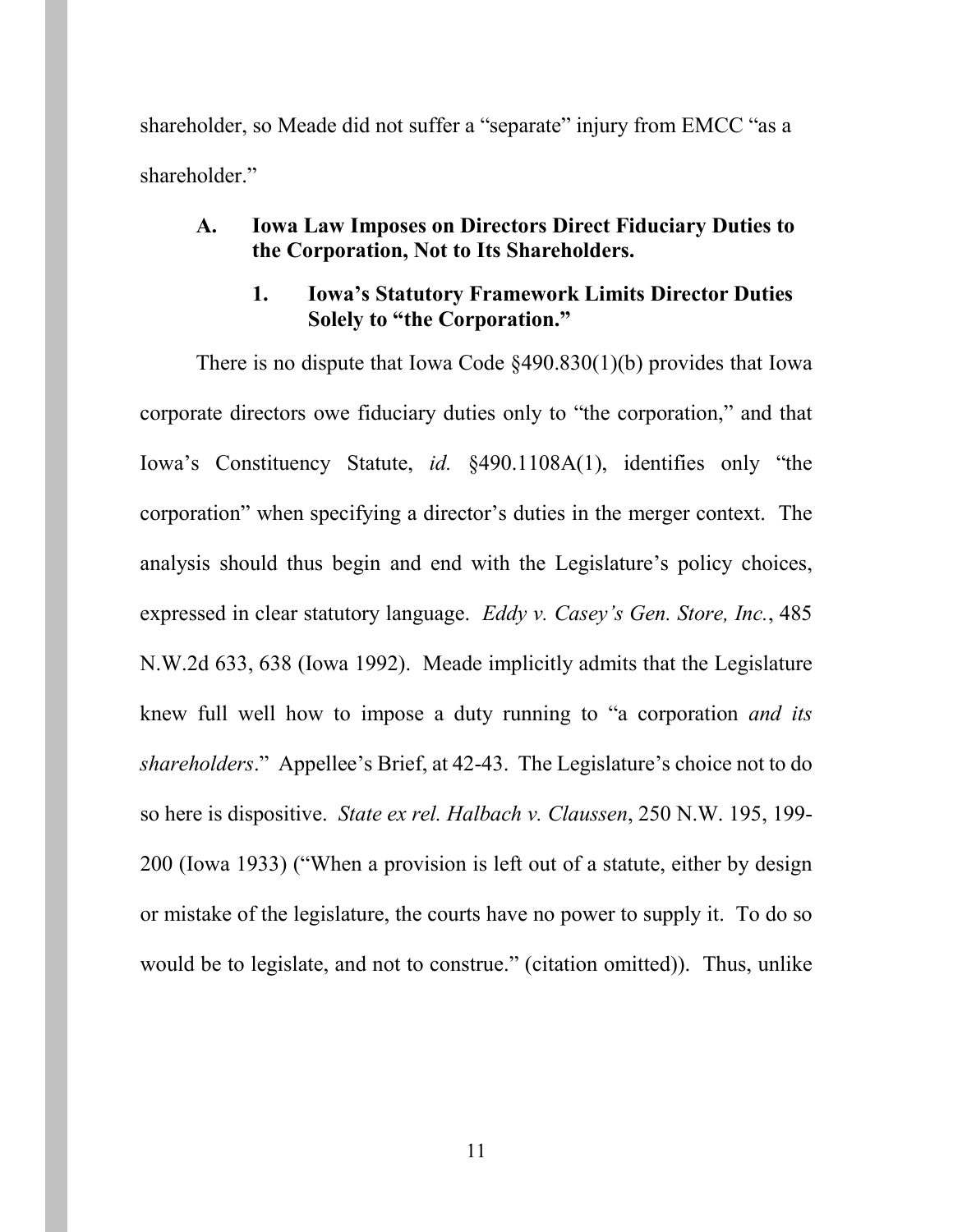other states imposing director duties to a corporation *and its shareholders*, [3](#page-11-2) Iowa imposes duties only to "the corporation."

This conclusion is based on far more than "a single statutory provision," *see* Appellee's Brief, at 39; it is buttressed by Iowa's Constituency Statute and by this Court's interpretation of director duties under the common law. To the extent there was any doubt about the Legislature's intent in limiting director duties in the merger context, the Legislature put that to rest when it enacted the Constituency Statute. The Statute confirms that Iowa corporate directors analyzing a corporate merger must determine "what is in the best interest of *the corporation*," *and* that those directors can favor nonshareholder constituencies over "the financial … benefits to the corporation

<span id="page-11-2"></span><sup>&</sup>lt;sup>3</sup> Courts are split as to whether the use of the phrase "the corporation and its shareholders" in a statute defining the scope of a director's duties creates a direct duty to shareholders individually, or merely a derivative claim on behalf of the shareholders collectively (*i.e.,* the corporation). The Iowa Legislature avoided this ambiguity by omitting all reference to "shareholders" in Section 490.830. *See Rivers v. Wachovia Corp.*, 665 F.3d 610, 617 (4th Cir. 2011) (omission of term "and its shareholders" "avoid[s] an interpretation that there is a duty running directly from directors to the shareholders").

<span id="page-11-1"></span><span id="page-11-0"></span>The fact that other provisions in the Iowa Code refer at times to director duties to "the corporation and its shareholders" is even less compelling. Section 490.830(1)(b) is the *only* statute which affirmatively imposes a fiduciary duty on corporate directors. Meade's other statutory cites, by contrast, merely acknowledge the fact that director/officer duties can run directly to shareholders collectively (*i.e.*, to the corporation) and indirectly to shareholders individually.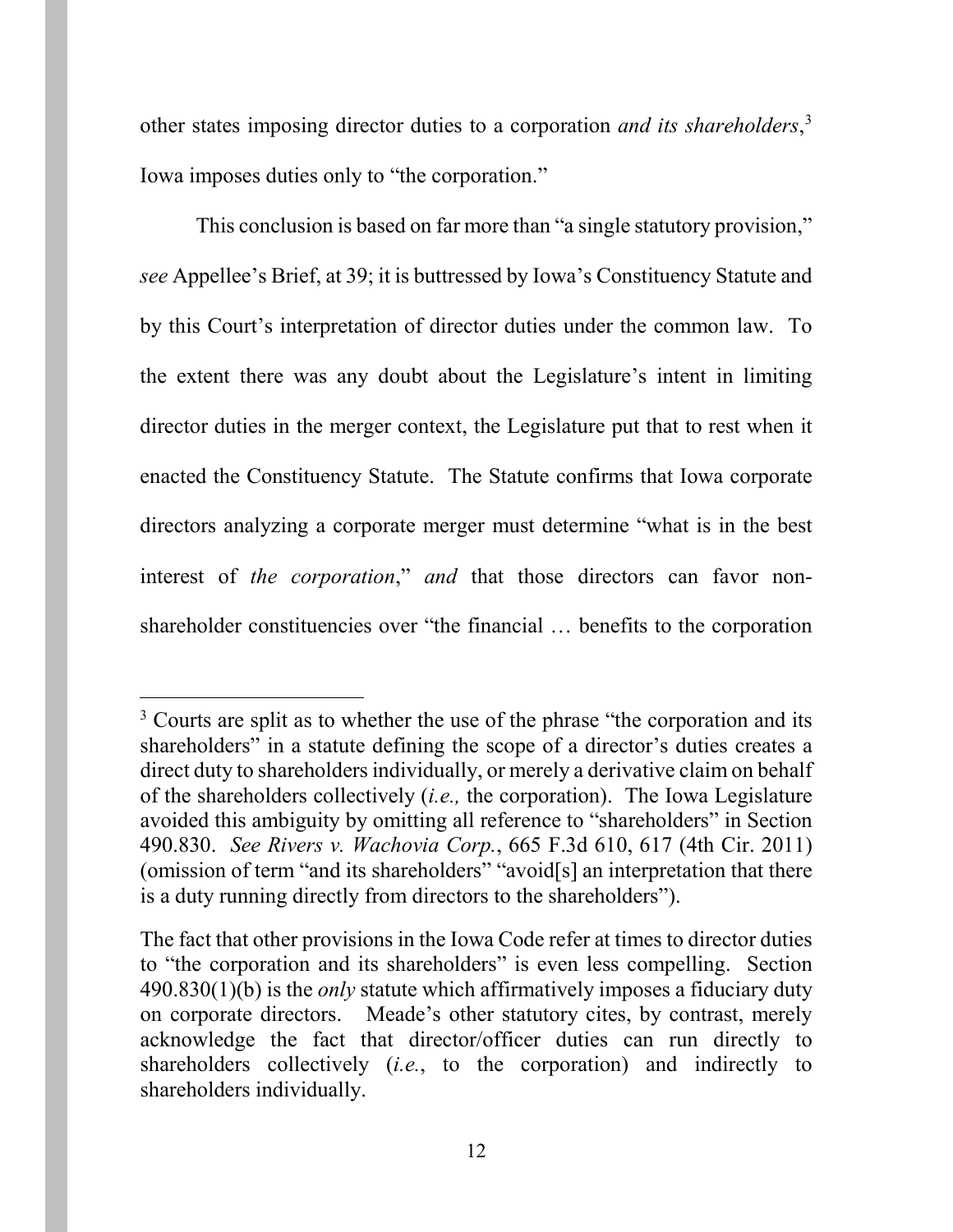<span id="page-12-1"></span>or a shareholder or group of shareholders." Iowa Code §490.1108A (emphasis added). The statute's plain words could hardly be clearer, and its origins confirm its meaning.

Iowa adopted its Constituency Statute in the wake of *Revlon*, and specifically rejected the "Delaware Rule" of shareholder value maximization in the merger context (and, consequently, the right of shareholders to bring a direct action for an inadequate merger price). This was far more than a "modifi[cation]" of *Revlon* duties to maximize share price when selling the company, as Meade contends (Appellee's Brief, at 53); it was an outright rejection of them. Appellants' Brief, at 38-41. Because Iowa directors – unlike Delaware directors – do *not* have a duty to maximize shareholder return in a merger, their alleged failure to fulfill that duty does not create a direct cause of action. Again, there can be no legal *injury* by a director without a legal *duty* to avoid that injury. *Id.*, at 27-28*.*

<span id="page-12-0"></span>Meade's attempts to escape the conclusive force of the Constituency Statute fail. First, the Statute only *limits* duties; it does not *impose* them. Meade's argument that the Constituency Statute "contemplate[s] a 'duty of the director *to the shareholders*'" (Appellee's Brief, at 52-53), is the very argument *Tucci* rejected and, like it, contains "logic … [that is] difficult to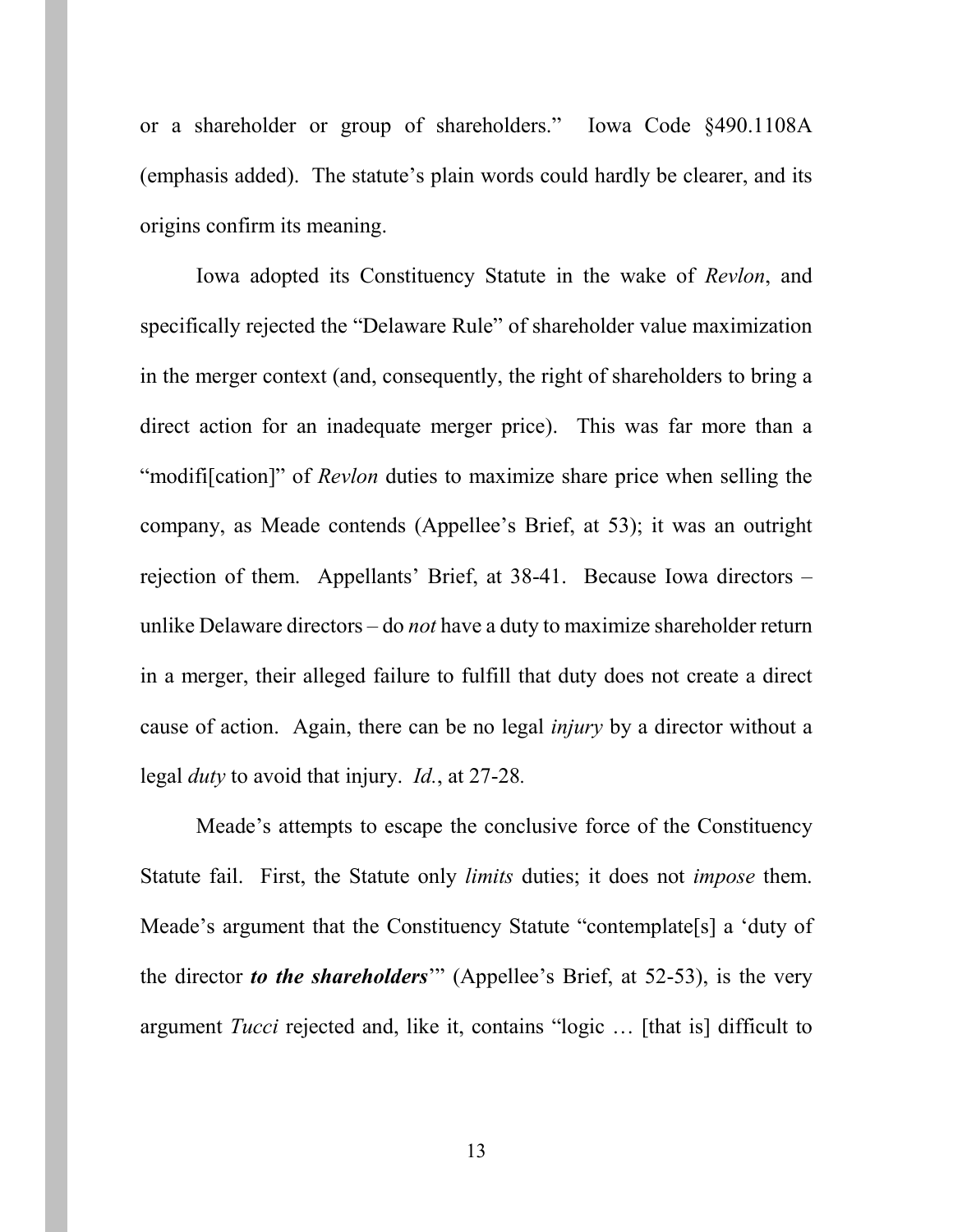follow." *IBEW Local No. 129 Benefit Fund v. Tucci*, 70 N.E.3d 918, 924 (Mass. 2017). $4$ 

Second, Iowa's Constituency Statute is identical in all material respects to the Massachusetts statute in *Tucci*. Meade suggests the Massachusetts statute is distinguishable because it is not limited to the merger context. Appellee's Brief, at 47, 50-54. But the fact that Iowa's statute explicitly applies in the context of an "acquisition, merger, consolidation, or similar proposal" only makes its application here – *in the context of a merger* – even stronger. [5](#page-13-3)

<span id="page-13-2"></span> <sup>4</sup> Meade's insistence that the statute recognizes a duty to shareholders but not to the other listed constituencies defies logic. If directors owe duties to shareholders, they must logically owe duties to groups whose interests may *trump* shareholder interests.The statute must recognize a duty to both groups, or to neither. The best reading is that the statute recognizes no direct duty to *any* non-corporate constituencies.

Meade downplays *Tucci* by citing critiques in some academic circles. Appellee's Brief, at 43. But *Tucci* merely followed the "plain words of the statute," 70 N.E.3d at 924; and many commentators agree with the decision. *E.g.,* Richard Wolfe, *Minority Shares Under The Louisiana Business Corporation Act: Expulsion, Oppression, And Fiduciary Duty*, 64 Loy. L. Rev. 25, 97 (2018). It is perhaps not surprising that some Delaware-centric commentators have resisted *Tucci's* departure from the "Delaware Rule."

<span id="page-13-3"></span><span id="page-13-1"></span><span id="page-13-0"></span><sup>5</sup> Meade also argues Iowa's statute is distinguishable because it permits consideration of community interest factors "in addition to the effects of the proposed merger on shareholders." Appellee's Brief, at 52. Again, Meade fails to explain how this language creates a material difference: both statutes permit consideration of community and shareholder interests. *Compare* Mass Gen. Laws ch. 156D, §8.30(a)(3) *with* Iowa Code §490.1108A.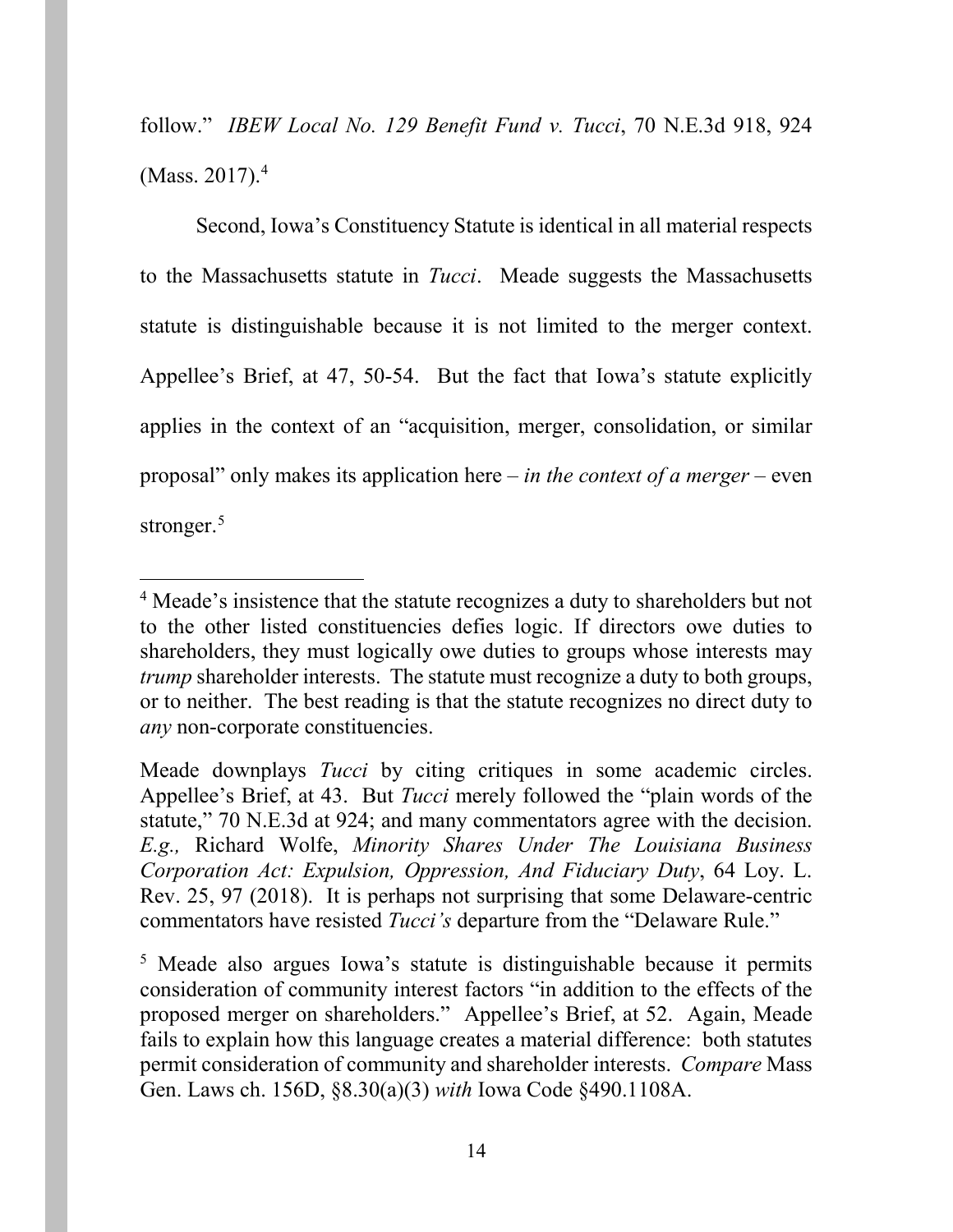Third, Meade tries to explain away *Tucci* because it is based on "the general rule of Massachusetts corporate law … that a director of a Massachusetts corporation owes a fiduciary duty to the corporation itself, not its shareholders." Appellee's Brief, at 44-45. But that formulation is almost identical to this Court's test*, i.e.,* "[a]s a matter of general corporate law, shareholders have no claim for injuries to their corporations by third parties unless within the context of a derivative action." *Cunningham,* 332 N.W.2d at 883; *see also* Parts I.A.2 and I.A.3, *infra*.

## <span id="page-14-2"></span>**2. Iowa's Common Law Framework Does Not Change Director Duties in a Merger.**

<span id="page-14-1"></span><span id="page-14-0"></span>Most important, the Constituency Statute confirms that Iowa does not impose a different test for derivative claims based on whether director wrongdoing occurred in the context of a merger, versus outside of a merger. Meade concedes that pre-merger claims for impairment of corporate value are derivative. Appellee's Brief, at 37 n.10. Citing the Iowa Appeals Court in *Kelly v. Englehart Corp.*, Nos. 1-241, 99-1807, 2001 WL 855600 (Iowa App. July 31, 2001) and the Eighth Circuit in *Shepard v. EMCC*, 998 F.3d 330 (8th Cir. 2021), he stakes his entire position on Iowa's purported adoption of a different rule – the "Delaware Rule" – in merger cases. Appellee's Brief, at 18, 31, 33, 44.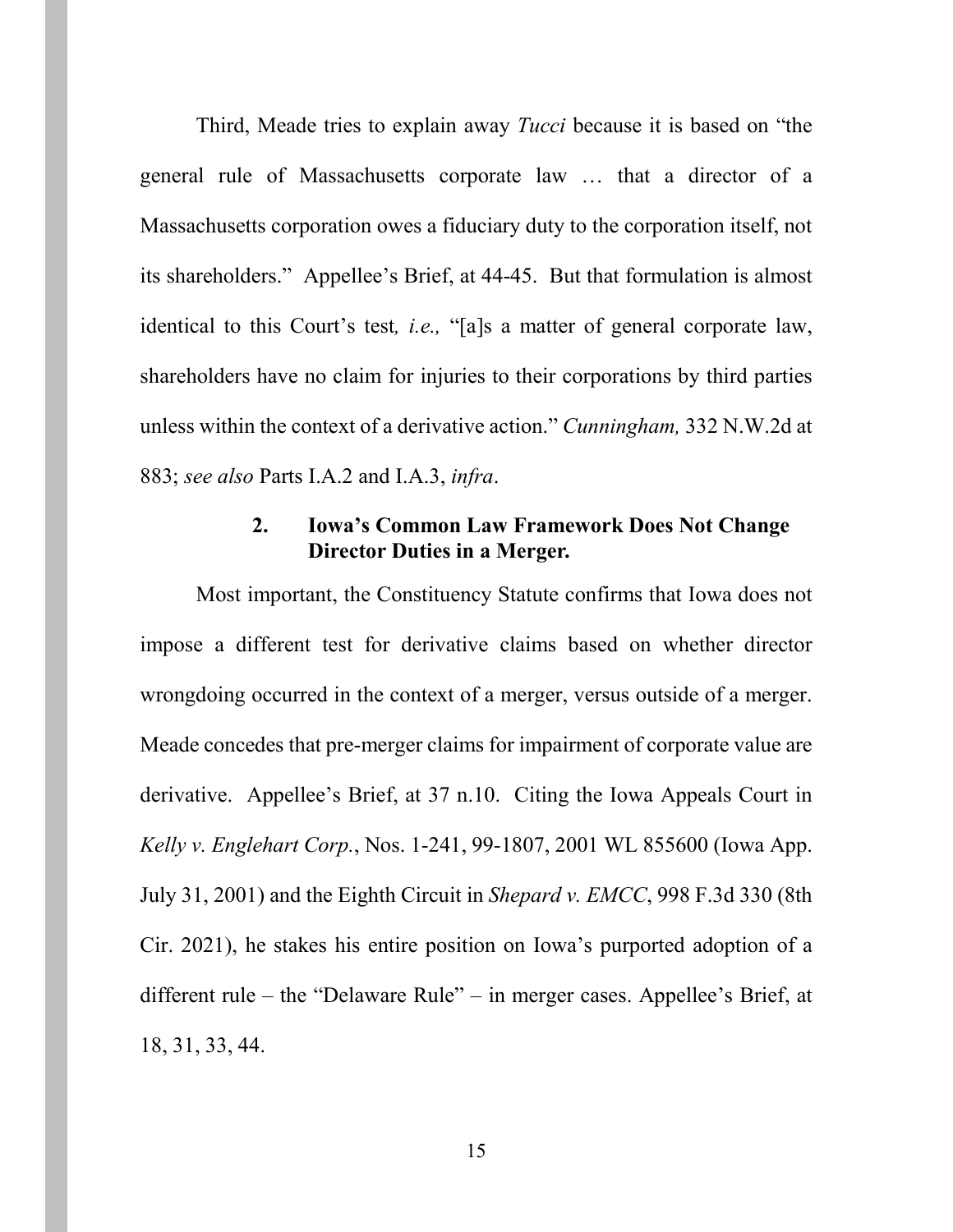<span id="page-15-0"></span>As the Independent Directors explained in their opening brief, however, neither *Kelly* nor *Shepard* involved merger-related claims. Appellants' Brief, at 41 n.13. $^6$  $^6$  As such, the only relevance of their passing references to fiduciary duties in a merger context – which was never briefed, and was never at issue in those cases – was simply to reinforce their conclusion that director duties *outside of a merger* were derivative.

<span id="page-15-1"></span>Outside of his reliance on cases which did not involve mergers, Meade *cites no Iowa authority whatsoever* even suggesting that Iowa applies a different fiduciary duty rule in corporate mergers than it does elsewhere. Meade instead argues the "Delaware Rule" is "grounded in the same factors that this Court considered in *Rieff* and *Cunningham*." Appellee's Brief, at 31. Nowhere, however, does *Cunningham* (or *Rieff*) intimate in any way those factors are applied any differently in a merger. Rather, the "general rule" is that such claims are derivative, *Cunningham*, 332 N.W.2d at 883, unless the shareholder can fit within one of the exceptions to that rule*.*

In short, Iowa common law has never adopted a different rule for fiduciary duty claims arising from mergers than those arising from other

<span id="page-15-2"></span> <sup>6</sup> Meade's reliance on *Shepard* is particularly weak. There, the Eighth Circuit merely reported the fact that the District Court here found merger claims can be direct. 998 F.3d at 338. That very decision is on appeal here, and thus has no persuasive force.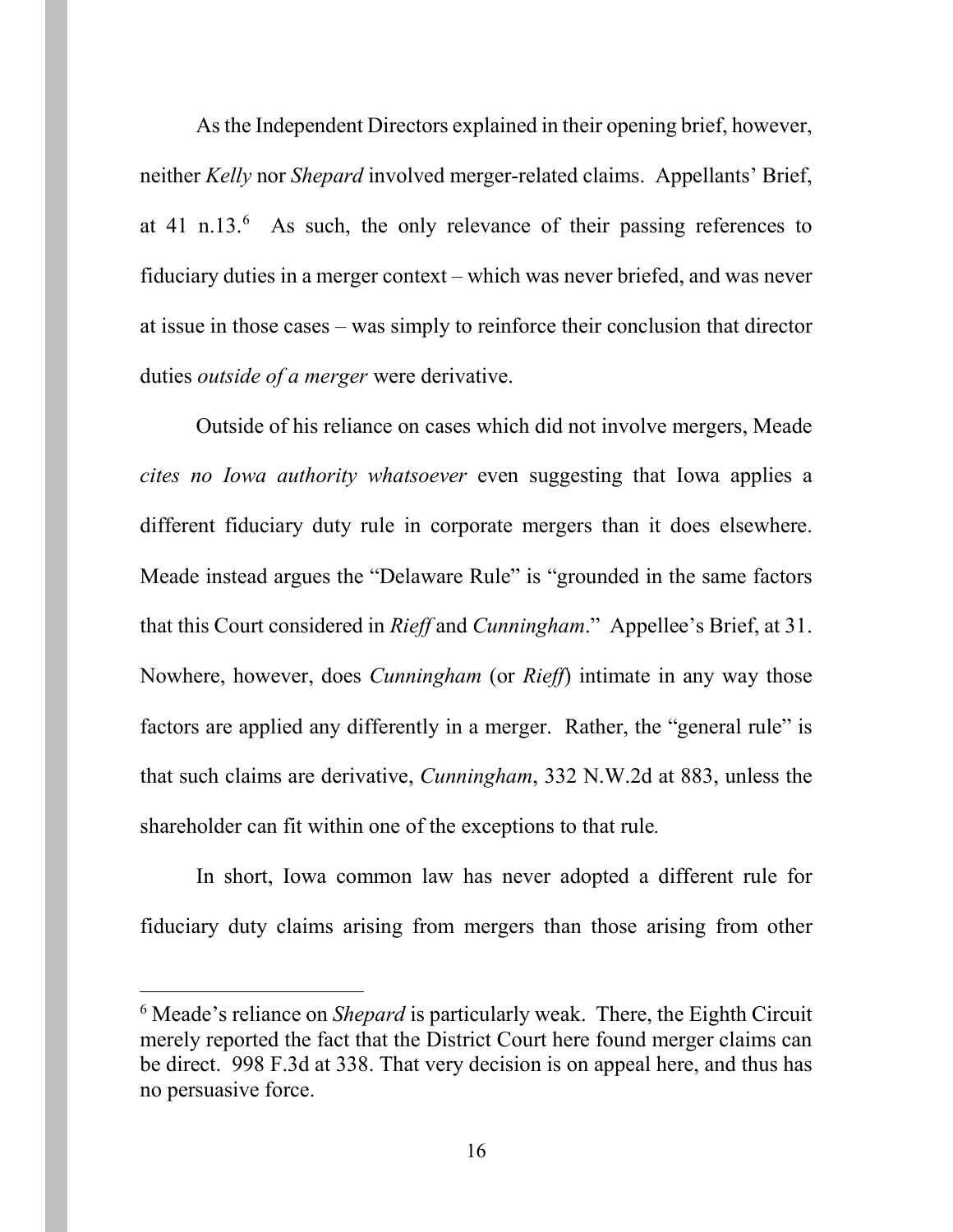circumstances. Delaware does recognize such a distinction in the wake of *Revlon*, but the Iowa Legislature has rejected that approach. Iowa does not permit elevating its common law over that clear statutory language: the court cannot "formulate its own particular version of a common law [] claim, despite the specific scheme provided"; to do so "would be to judicially repeal the act." *Eddy*, 485 N.W.2d at 637. [7](#page-16-2)

### <span id="page-16-1"></span>**3. Iowa Cases Do Not Impose a Duty from Directors Directly to Shareholders.**

<span id="page-16-0"></span>Faced with the statutory and common law limits on director duties in the context of a merger, Meade cherry-picks language from various Iowa cases and authorities referring generally to director duties to "the corporation and its shareholders." *E.g.*, Appellee's Brief, at 39, 47. The use of that phrase in other cases, however, does not create a duty where none existed before.

Meade does not suggest – nor can he – that any of the authorities he cites used the phrase to create a *direct* duty owed by a director to shareholders individually, rather than to the shareholders collectively (*i.e.*, the corporation). At most, they stand for the unremarkable proposition that shareholders

<span id="page-16-2"></span> <sup>7</sup> Meade suggests this Court's interpretations of fiduciary duties under the common law overrides the limitations on those duties imposed by the Legislature. Appellee's Brief, at 49-50. Here, the language of the Constituency Statute preempts Meade's interpretation, and must be followed. *Eddy*, 485 N.W.2d at 637.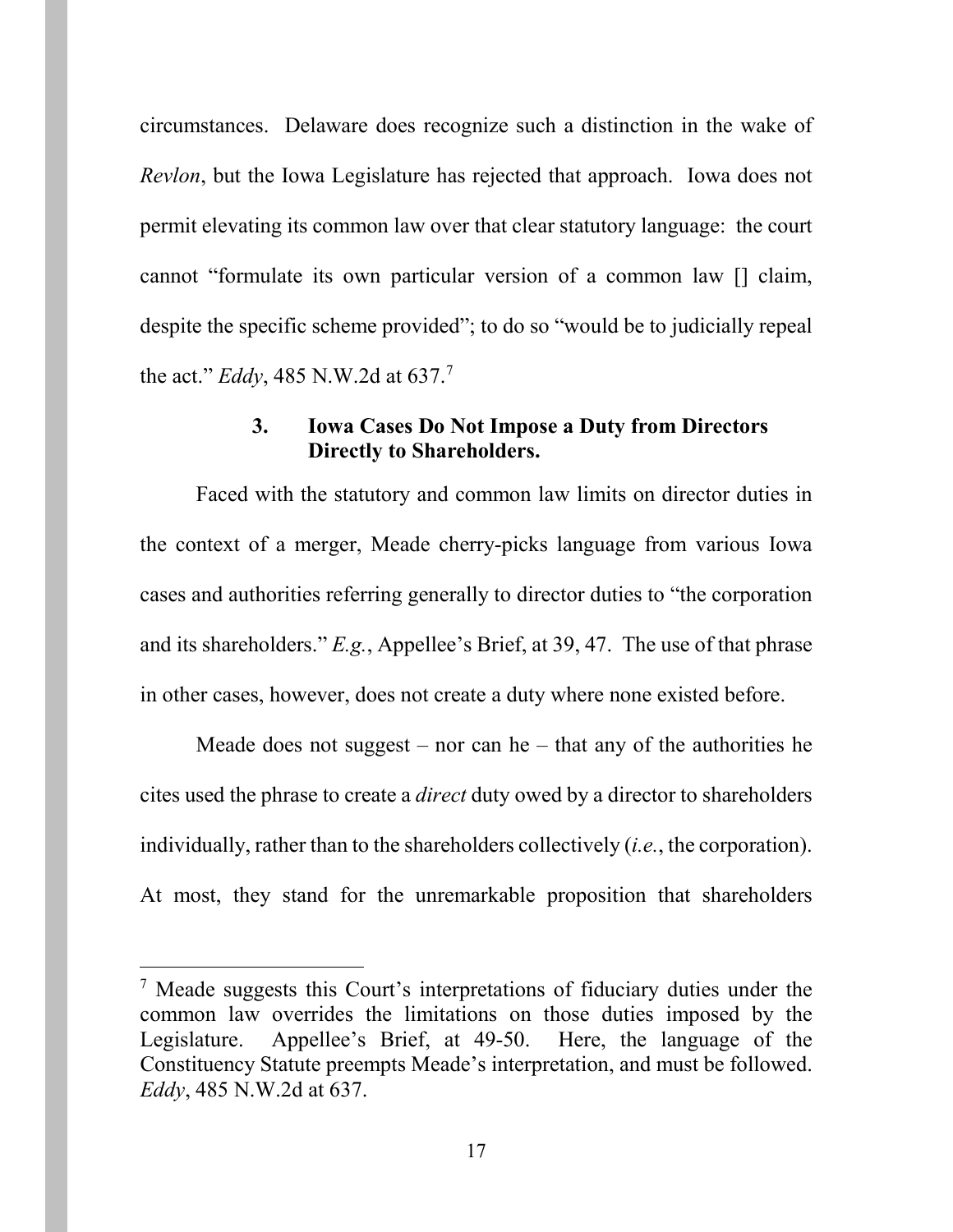ultimately benefit when directors fulfill their duty to the corporation. As one of those courts explained:

An officer or director of a corporation owes a fiduciary duty to the corporation and its stockholders. This duty, however, extends only to the stockholders *collectively*. As a fiduciary in this sense, a director's first duty is to act in all things of trust wholly for the benefit of the corporation.

<span id="page-17-5"></span><span id="page-17-0"></span>*Cent. Iowa Power Coop. v. Consumers Energy*, No. 06-1060, 2007 WL 2710841, \*4 (Iowa Ct. App. Sept. 19, 2007) (emphasis in original; citations omitted); *accord Schildberg Rock Prod. Co. v. Brooks*, 140 N.W.2d 132, 136 (Iowa 1966) (directors and officers "impliedly undertake … to exercise the powers conferred solely in the interest of the corporation or the stockholders as a body or corporate entity …." (internal quotes omitted)); MBCA §8.30 off. cmt. 1 (2017) ("corporation" is surrogate for "the shareholder body").

Indeed, most of the cases cited by Meade are in fact *derivative cases*. [8](#page-17-6) If their language created a direct duty to shareholders, then these same cases misapplied the rule they supposedly pronounced; and in doing so also ignored *Cunningham*'s directive that only "special" duties to shareholders create a

<span id="page-17-6"></span><span id="page-17-4"></span><span id="page-17-3"></span><span id="page-17-2"></span><span id="page-17-1"></span> <sup>8</sup> *See Cookies Food Prods., Inc. v. Lakes Warehouse Distrib., Inc.*, 430 N.W.2d 447, 448 (Iowa 1988); *Des Moines Bank & Tr. Co. v. George M. Bechtel & Co.*, 51 N.W.2d 174, 219 (Iowa 1952); *Rowen v. Le Mars Mut. Ins. Co. of Iowa*, 282 N.W.2d 639, 645 (Iowa 1979); *Midwest Mgmt. Corp.v. Stephens*, 291 N.W.2d 896, 899 (Iowa 1980).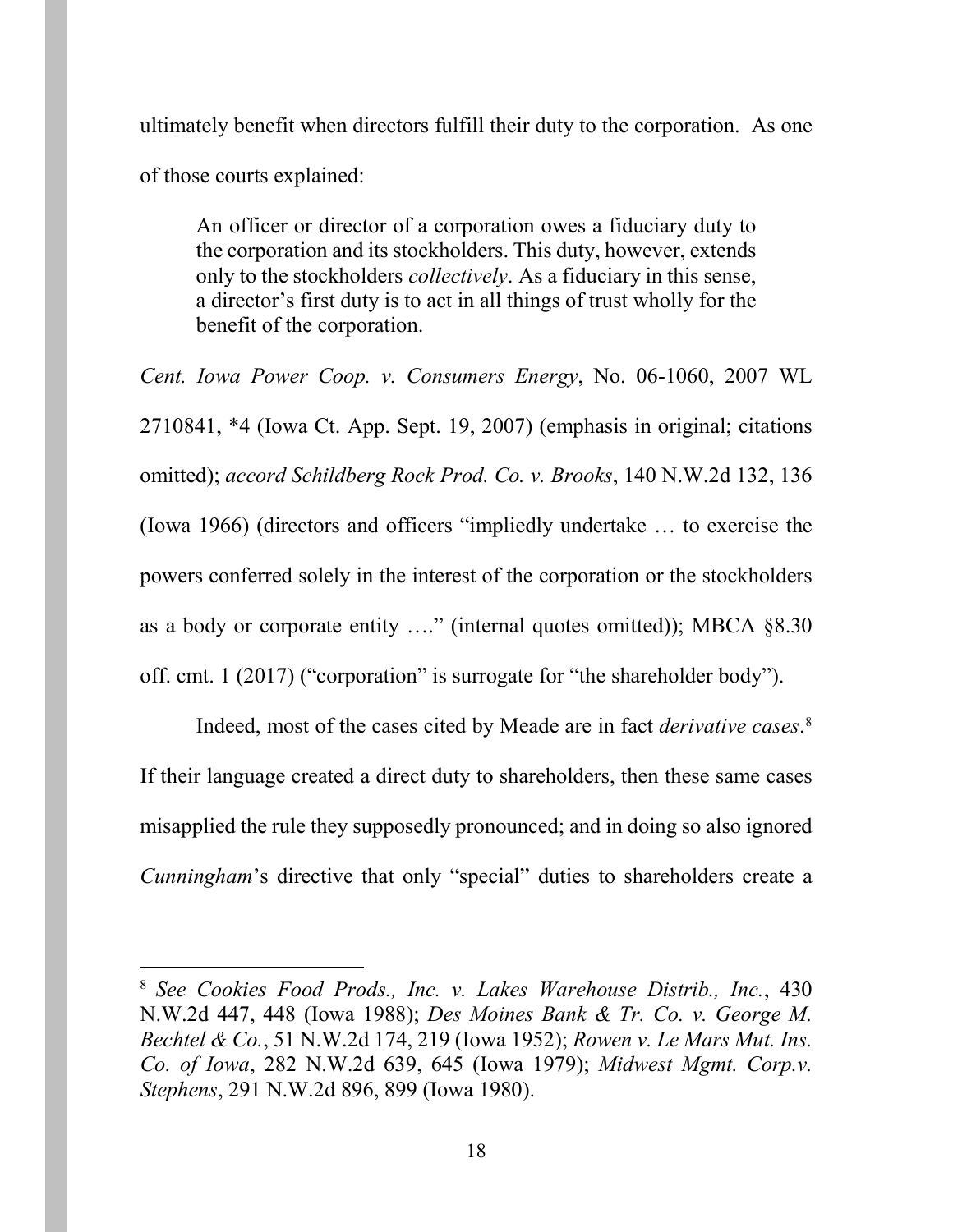direct claim. 332 N.W.2d at 883. The more sensible explanation is that some decisions' passing references to "the corporation and its shareholders" were, like in *Central Iowa Power,* merely references to the stockholders *collectively*.

## <span id="page-18-1"></span>**4. EMCI's Proxy Does Not Impose a Duty from Directors Directly to Shareholders.**

<span id="page-18-0"></span>Meade's selective quotes from EMCI's Proxy statement fare no better.

Although Meade quotes the Proxy as referring to "*the different fiduciary* 

# *duties to both EMCC's policyholders and to the public shareholders*,"

Appellee's Brief, at 41, the Proxy in fact stated:

EMCC's Board of Directors believed that such potential strategic alternatives would be challenging to implement given the Company's and EMCC's structure and fiduciary duties to both EMCC's policyholders and to the public shareholders and none of the potential alternatives would likely alter the dynamics and financial metrics enough to significantly increase the Company's total returns to shareholders.

Proxy at 68, 72. In addition to the fact that EMCI's language in the Proxy cannot create a duty which didn't already exist as a matter of law, the Proxy's inartful wording describes (at most) a duty from *EMCI* – and not the *Independent Directors*<sup>[9](#page-18-2)</sup> – to its shareholders collectively.

<span id="page-18-2"></span><sup>&</sup>lt;sup>9</sup> The 10-Ks which Meade cites do not refer to duties held by the Independent Directors, as opposed to EMCI or its officers. The latter are not parties here, and the Court need not consider those filings.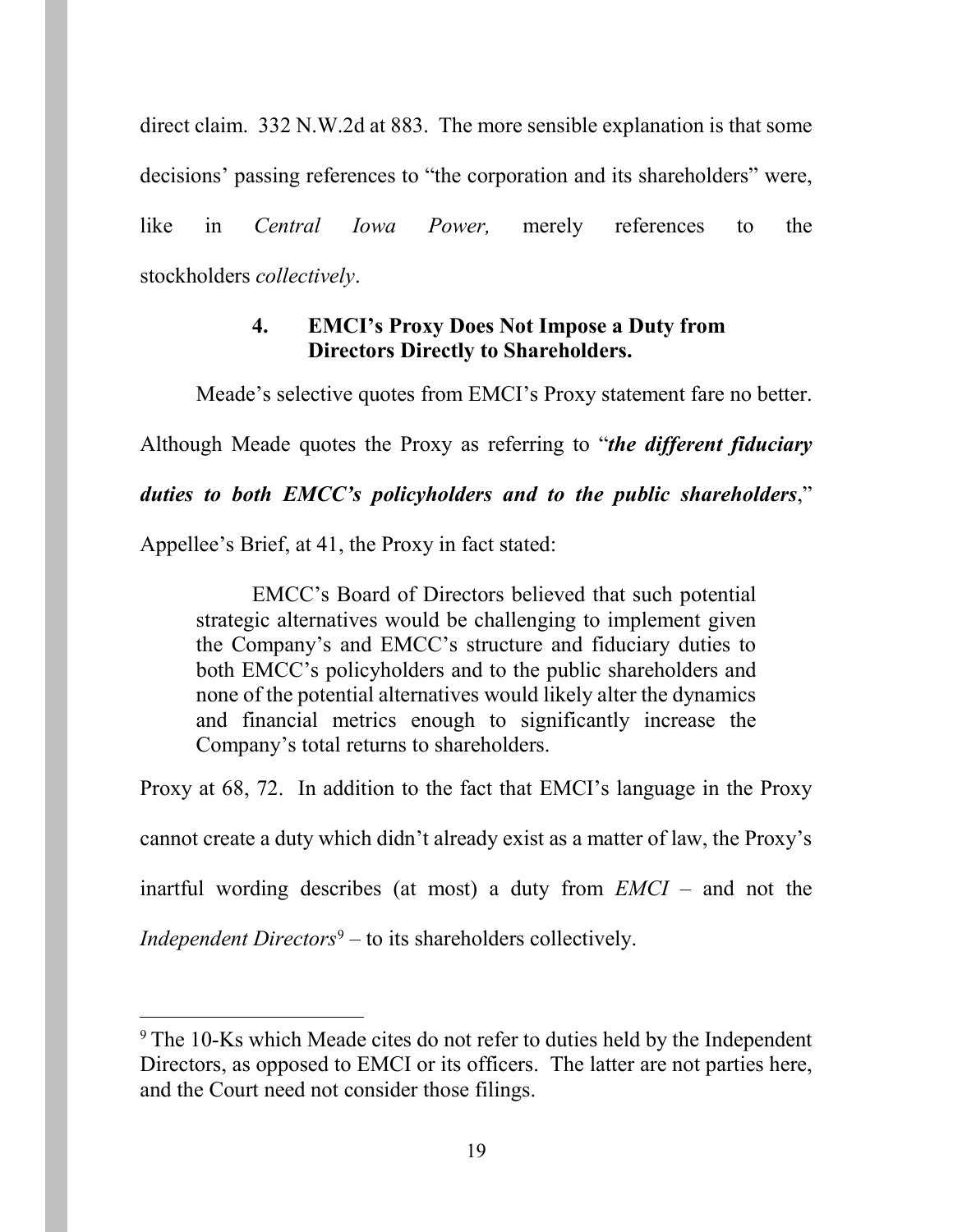## <span id="page-19-0"></span>**B. If EMCC Underpaid for EMCI,** *EMCI* **Was Injured, and Meade's Alleged Injury Was Not "Independent" of EMCI's.**

Meade also fails to show his injury was wholly "independent" of any injury to EMCI. Although Meade asserts EMCI was not "meaningfully" injured by the Independent Directors' actions (Appellee's Brief, at 32-33, 39), he provides no legal basis for this standard, and no factual basis for this conclusion.

<span id="page-19-1"></span>Iowa law requires that a shareholder asserting a direct claim possess rights "extrinsic to" and not "flow[ing] through" the corporation. *Cunningham*, 332 N.W.2d at 883, *Redeker v. Litt*, No. 04-0637, 2005 WL 1224697, at \*4 (Iowa Ct. App. 2005); *see also* Appellants' Brief, at 34 (collecting authorities holding that shareholder's injuries must be "independent of any injury" to the corporation). As such, Meade must show EMCI's injury was not related in any way to his injury, rather than that it suffered no "meaningful" harm.

Meade's allegations do not meet this standard. Meade's own Petition – which he on brings behalf of all EMCI minority shareholders -- asserts the merger negotiations involved extensive analysis of EMCI's value *as a corporation* under a variety of financial scenarios. App. 008-009, [6; App. 018-019, ¶ 47; App. 021, ¶ 53; App. 029, ¶¶ 68-71. Even now, Meade pins his entire claim on the Independent Directors' alleged failure to sufficiently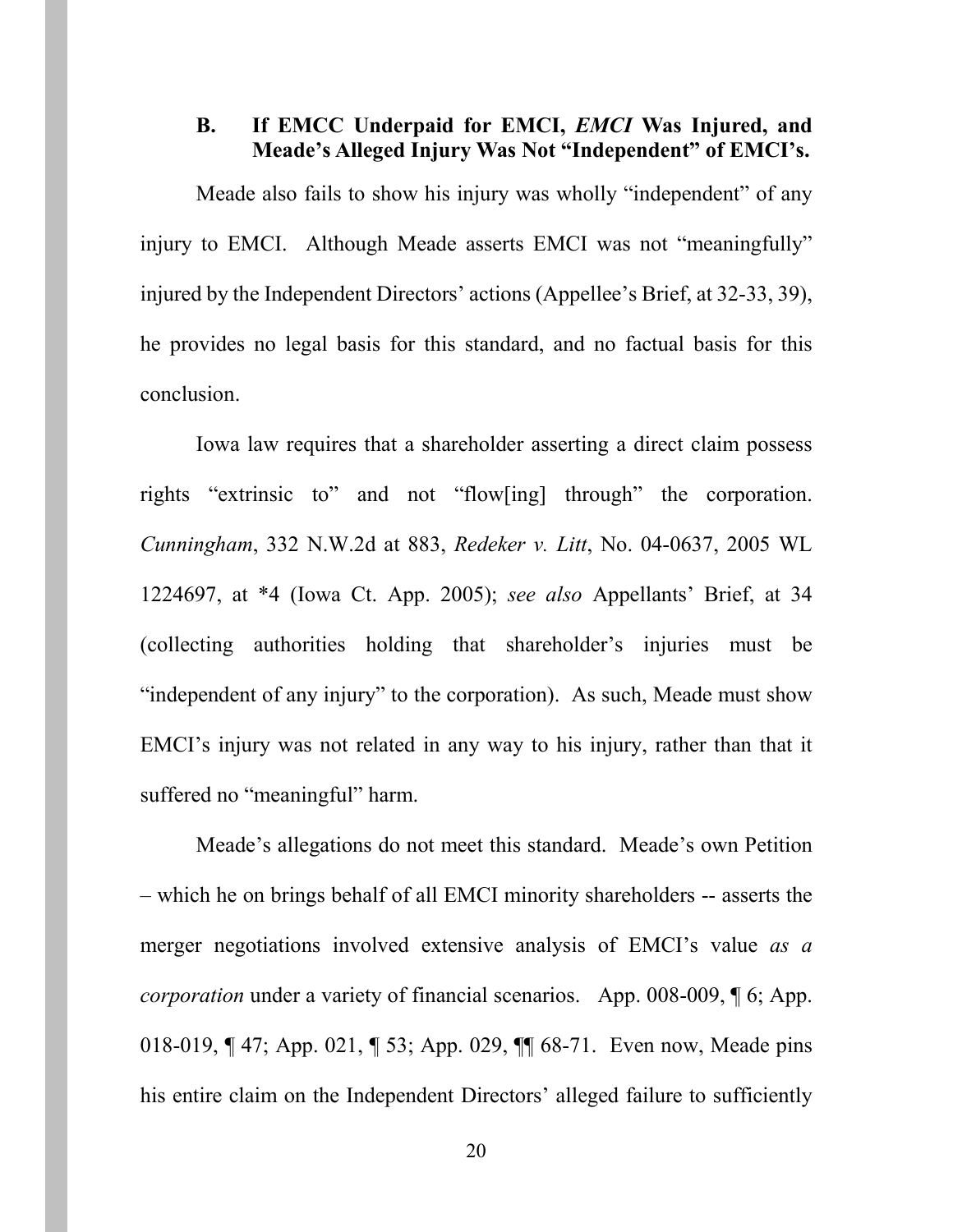press the Alternative Proposal – which *he himself* asserts would have increased "EMCI's intrinsic value" and resulted in EMCC's supposed underpayment *for EMCI* by "millions of dollars," with the resulting impact on the share price paid for his shares. Appellee's Brief, at 17, 38; *see also id.* at 68, 69, 71 (discussing "intrinsic value" of EMCI). $10$ 

Meade also conspicuously ignores EMCI's role under the Merger Agreement. After the Alternative Proposal was rejected and the parties reached a tentative agreement over EMCI's value, they spent weeks negotiating the rest of the terms of the Merger Agreement. The Merger Agreement itself *–* to which Meade was not a party – was signed by *EMCC and EMCI,* and the obligations ran between those parties alone. Indeed, the agreement explicitly disclaimed any obligations to third parties like shareholders. The agreement included many elements of consideration – only one of which was the price to be paid *to EMCI* and then distributed to its shareholders.<sup>[11](#page-20-1)</sup> The price-per-share, in turn, depended on the valuation

<span id="page-20-0"></span> $10$  The Independent Directors' own financial advisor analyzed the Alternative Proposal based on the financial performance of *EMCI as a company*, which then translated to various price-per-share metrics in additional to company metrics. *E.g.*, App. 757-788 (Feb. 22, 2018 Presentation at 5-8 (EMCI financial performance), 11 (market capitalization), 17 (analyzing potential growth of EMCI shareholder equity)).

<span id="page-20-1"></span><sup>&</sup>lt;sup>11</sup> Meade suggests the transfer agent's role in the transaction was immaterial. Appellee's Brief, at 48. To the extent that is true, it only underscores the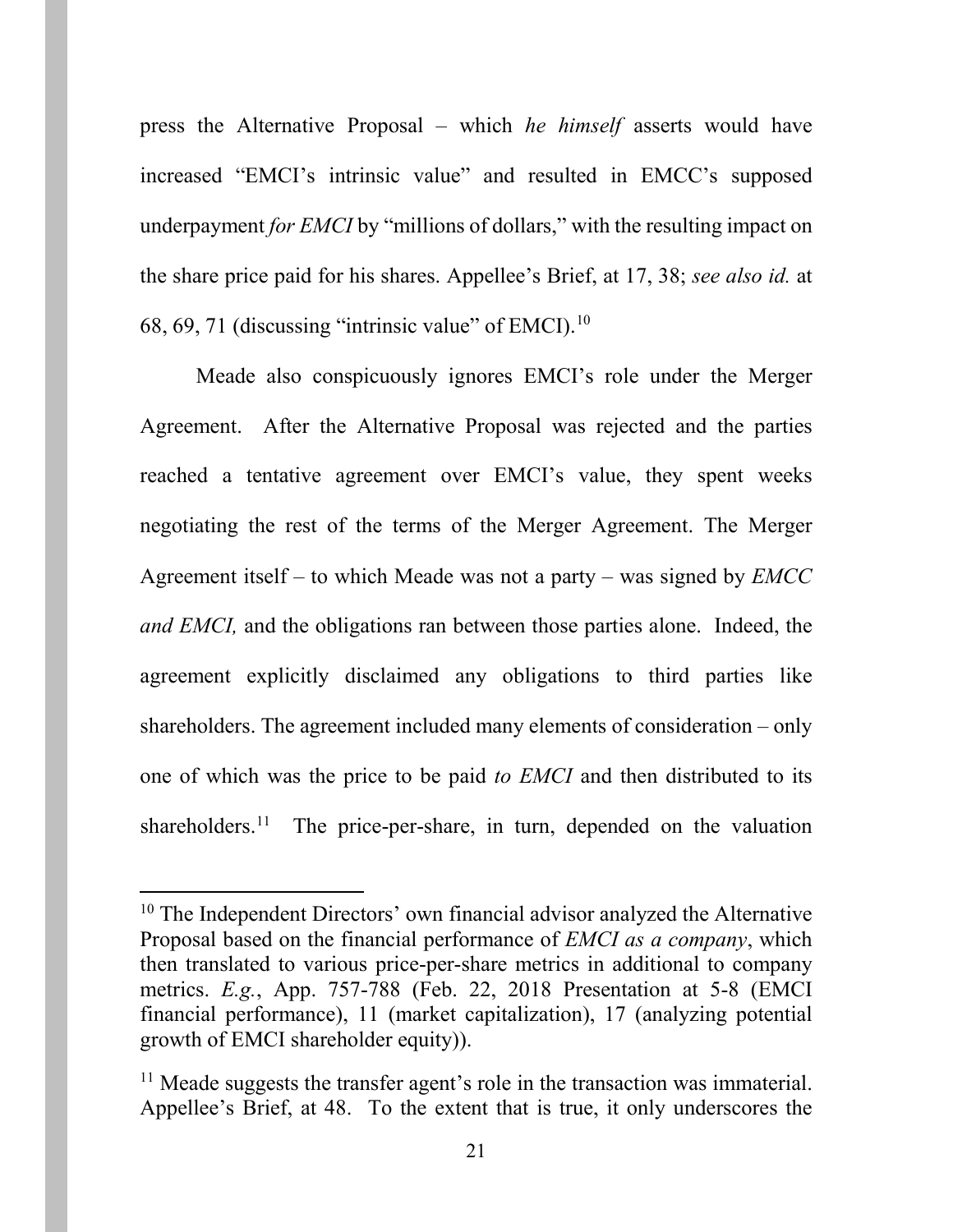ascribed by the parties to EMCI and the number of outstanding shares of stock; and the per-share payments could be adjusted based on the number of outstanding shares. *See* Appellants' Brief, at 49-50.

Any purported undervaluation *of EMCI* by the Independent Directors trickled down to the shareholders only in proportion to their fractional ownership of EMCI. It is that very type of injury that has led courts like *Tucci*, *Kadel*, and *Gusinsky* to conclude a corporation is injured in a merger where the directors allegedly undervalued it. [12](#page-21-1) As *Tucci* explained:

[T]he wrong alleged by the plaintiffs, undervaluing EMC to secure the merger …, qualifies as a direct injury to the corporation, the entity to which the directors clearly owed a fiduciary duty of good faith and loyalty. Flowing from that alleged injury is a claimed derivative injury to each shareholder, whose individual shares, as a

 $\overline{a}$ 

point: EMCC transferred money *to EMCI* (by sending it to EMCI's transfer agent), and EMCI retained any funds not distributed to shareholders. If EMCI should have received more money in the transaction, it would have been directly harmed.

<span id="page-21-1"></span><span id="page-21-0"></span><sup>12</sup> Meade's attempts to distinguish *Kadel* and *Gusinsky* are unpersuasive, because Meade's allegations mirror allegations in those cases. *Compare* Pet. ¶¶88-89 (directors "failed to obtain fair consideration for EMCI shareholders in connection with the Buyout[,]" and "impede[d] superior bidders from emerging") *with Kadel v. Dayton Superior Corp.,* 731 N.E.2d 1244, 1247 (Ohio C. Pl. Montgomery Cty. 2000) ("the price is unfair and inadequate because the buyout price is not reflective of [the company's] true value") and *Gusinsky v. Flanders Corp.*, Nos. 12-CVS-337, 12-CVS-463, 2013 WL 5435788, at \*3 (N.C. Super. Sept. 25, 2013) (directors "failed to take steps to maximize the value of [the company] to its public shareholders and took steps to avoid competitive bidding").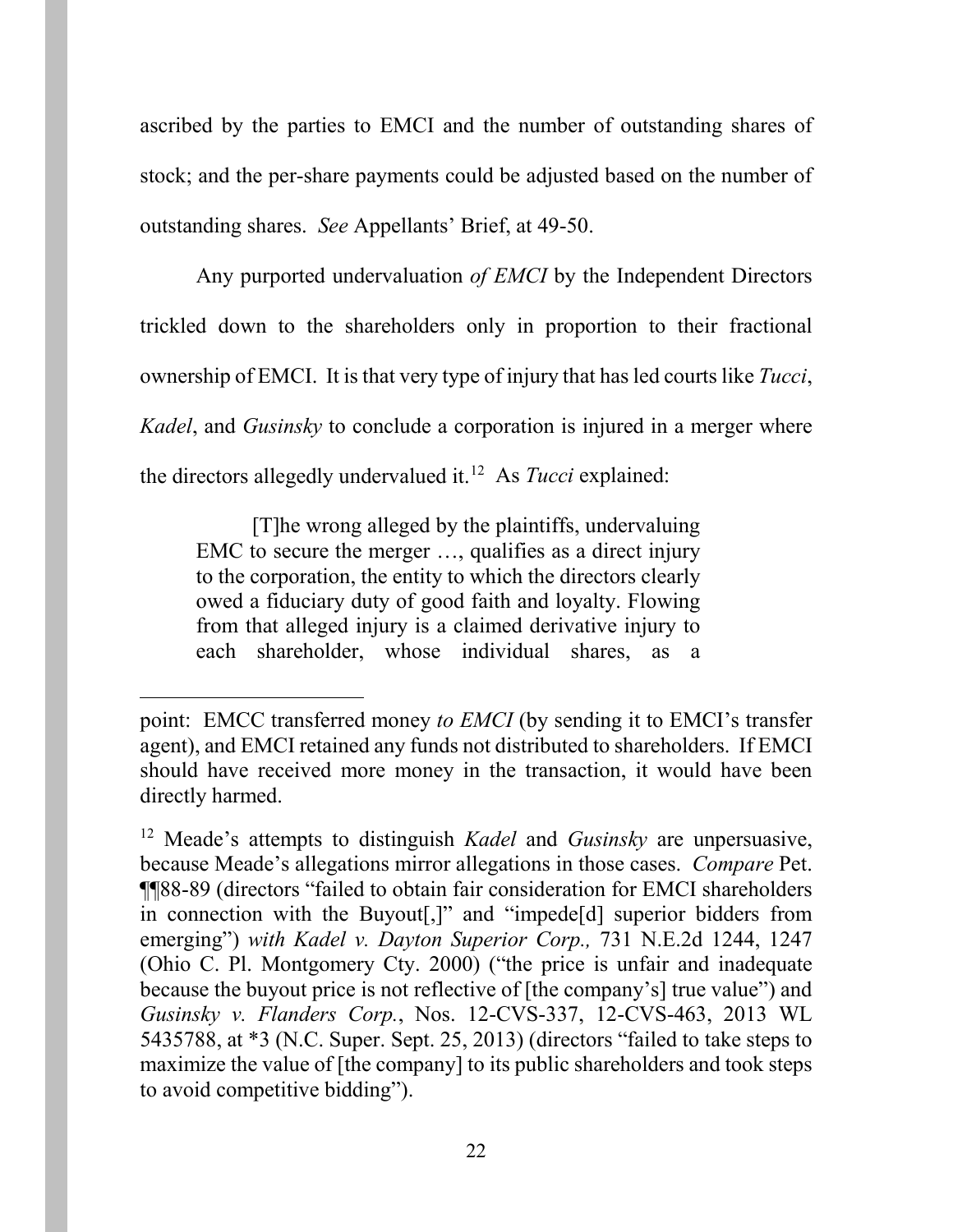consequence of the asserted undervaluing of EMC itself, are consequently undervalued as well.… [T]he injury posited by the plaintiffs, and the alleged wrong causing it, fit squarely within the framework of a derivative action.

*Tucci*, 70 N.E.3d at 927; *accord Shepard*, 998 F.3d at 337 ("A loss in share value is not a separate and distinct injury").

Inexplicably, Meade ignores this entire analysis and simply claims that "neither the Director Defendants nor *Tucci* ever explains how the corporation was injured." Appellee's Brief, at 47.<sup>[13](#page-22-3)</sup> Meade's failure to allege facts supporting his assertion that EMCI was not injured "in any way" by the Directors' supposed mismanagement of the negotiation process – when his own allegations reflect the opposite -- is fatal.

<span id="page-22-3"></span><sup>&</sup>lt;sup>13</sup> Meade's reliance on cases from other states to suggest there was "no meaningful difference to the corporation" is misplaced. Unlike those corporate transactions*,* here EMCI (as the surviving corporation) continues to exist today, with obligations to (new) shareholders and to creditors, including the obligation to resolve shareholder appraisal claims. EMCI's obligations under the Merger Agreement represented more than a mere "change in ownership status," and any purported failure by the Directors when negotiating those obligations would have injured EMCI.

<span id="page-22-2"></span><span id="page-22-1"></span><span id="page-22-0"></span>The cited decisions also present other challenges. *Cohen v. Mirage Resorts, Inc.,* 62 P.3d 720 (Nev. 2003) required that merger challenges be brought before the merger closed, which Meade failed to do here. *Moore v. Macquarie Infrastructure Real Assets*, 258 So. 3d 750 (La. App. 2017) involved a statute (since repealed) that expressly imposed on directors fiduciary duties to shareholders. And, Maryland's Legislature repudiated *Shenker v. Laureate Educ., Inc.,* 983 A.2d 408 (Md. 2009), by eliminating direct shareholder claims for breach of fiduciary duty. 2016 Md. Laws Ch. 170, §1.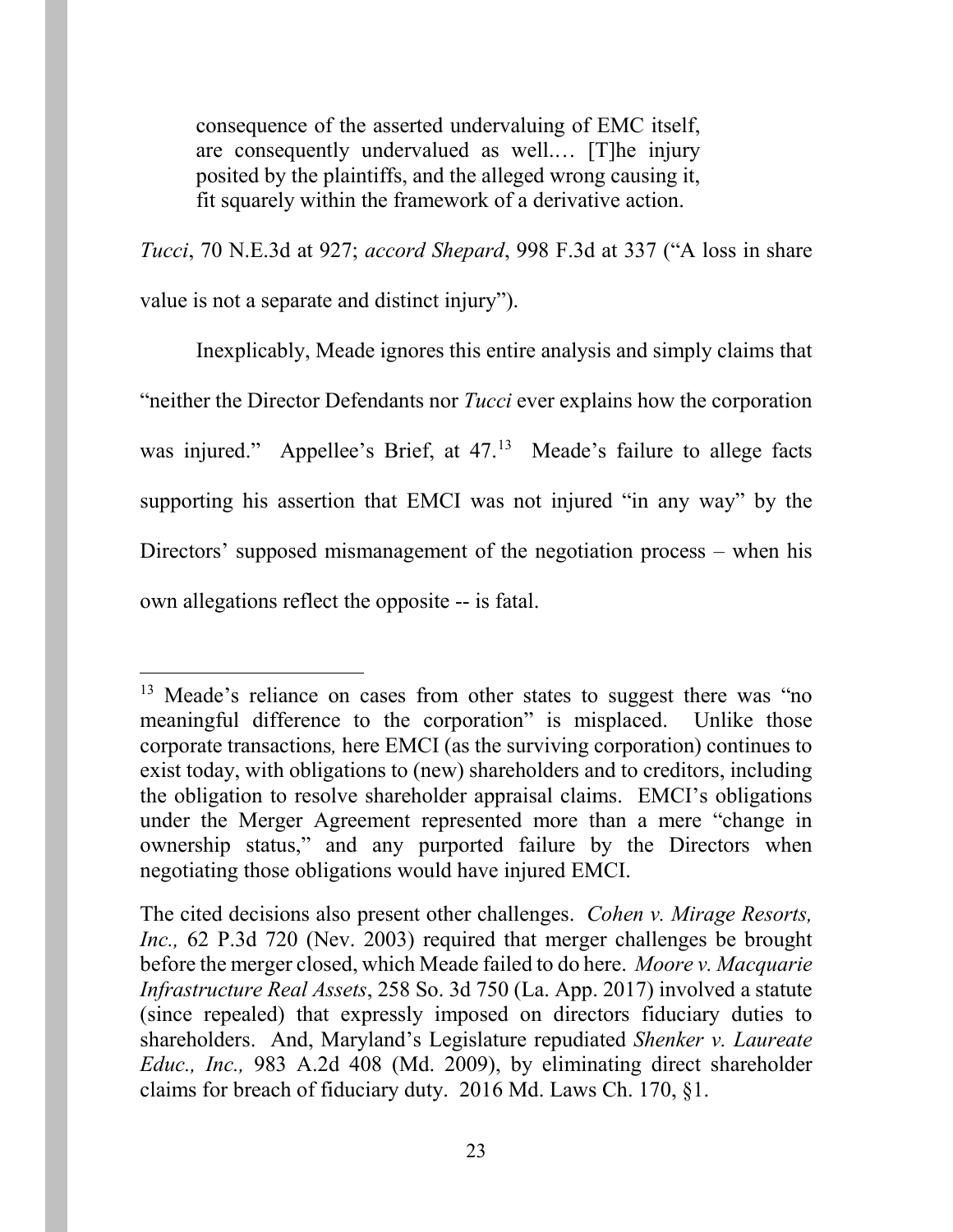Nor does Meade's repeated incantation that his shares are "personal property" change this result. While superficially appealing, the point is irrelevant: the value of Meade's "personal property" is simply a function of the value of *EMCI*, and therefore falls squarely under the rule that a shareholder's claims asserting injury due to the "decreased value of his stock" caused by director mismanagement are derivative. Appellant's Brief, at 34- 35, 47-48.

## <span id="page-23-0"></span>**C. Meade Did Not Suffer a "Separate and Distinct Injury" from the Other Minority Shareholders**

Meade contends he satisfied *Cunningham'*s "separate and distinct injury" test because he did not suffer the same injury as EMCC. Appellee's Brief, at 38. In so doing, Meade fails to address the fact that (1) EMCC never participated in the merger as a *shareholder,* but only as a *buyer;* (2) his interpretation of *Cunningham*'s test has been rejected by the very decisions he relies on<sup>[14](#page-23-2)</sup>; and (3) if Meade's argument were accepted by this Court, every fiduciary duty claim by a minority shareholder involving a majorityshareholder-controlled corporation would be direct *per se –* which is certainly not the law in Iowa*.* Appellants' Brief, at 51-53.Meade's argument that

<span id="page-23-2"></span><span id="page-23-1"></span> <sup>14</sup> *Tooley v. Donaldson, Lufkin & Jenrette, Inc.*, 845 A.2d 1031, 1037 (Del. 2004); *Shepard*, 998 F.3d at 337; *see also* Appellants' Brief, at 53 n.22.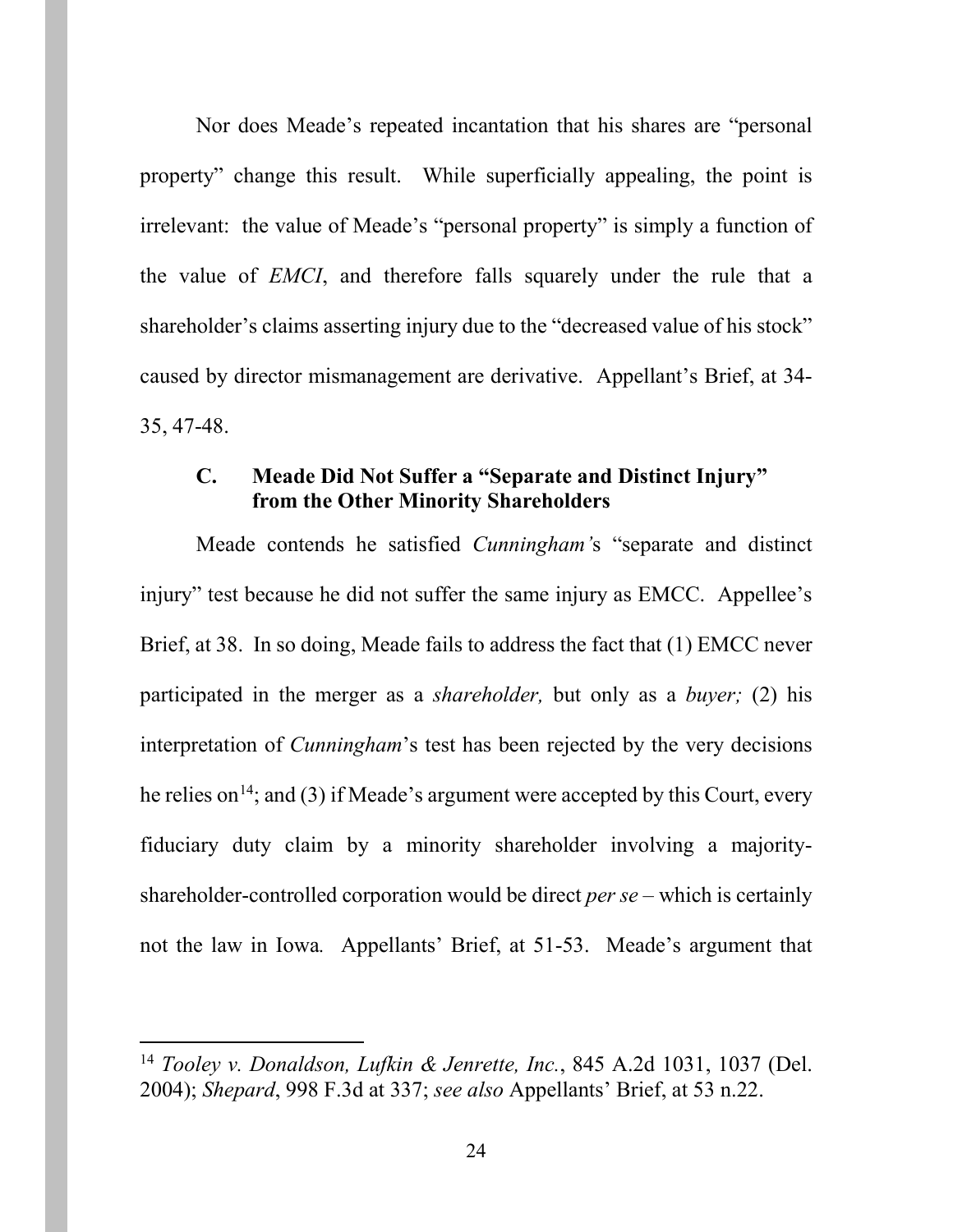EMCC "benefited" from the merger while he was harmed (Appellee's Brief, at 38) is little more than an attempt to re-litigate his now-dismissed claims against EMCC.

<span id="page-24-0"></span>Recognizing the weaknesses of his argument, Meade tries to fit within another *Cunningham* exception by asserting EMCI owed him a "special duty of candor" based on this Court's decision in *Rieff v. Evans,* 630 N.W.2d 278 (Iowa 2001). Appellee's Brief, at 33-35. Meade, however, misreads the limited import of *Rieff*. There, insurance-policyholder-owners of a mutual insurance company challenged what they described as a *de facto* demutualization designed to cut them out of access to a surplus fund which they would have received if the transaction had been treated as a "demutualization." The Court found that the "alleged payout the policyholders would have received given a legal demutualization was never something the corporation was entitled to," and therefore (1) the directors owed a "special duty" to those policyholders outside of that owed to the corporation, and (2) the corporation was required to provide certain statutorily-required notices for demutualizations. 630 N.W. at 294-95. After observing the case turned on the "unusual circumstances" there (*i.e.,* required statutory notice disclosures to *policyholders* under the demutualization

25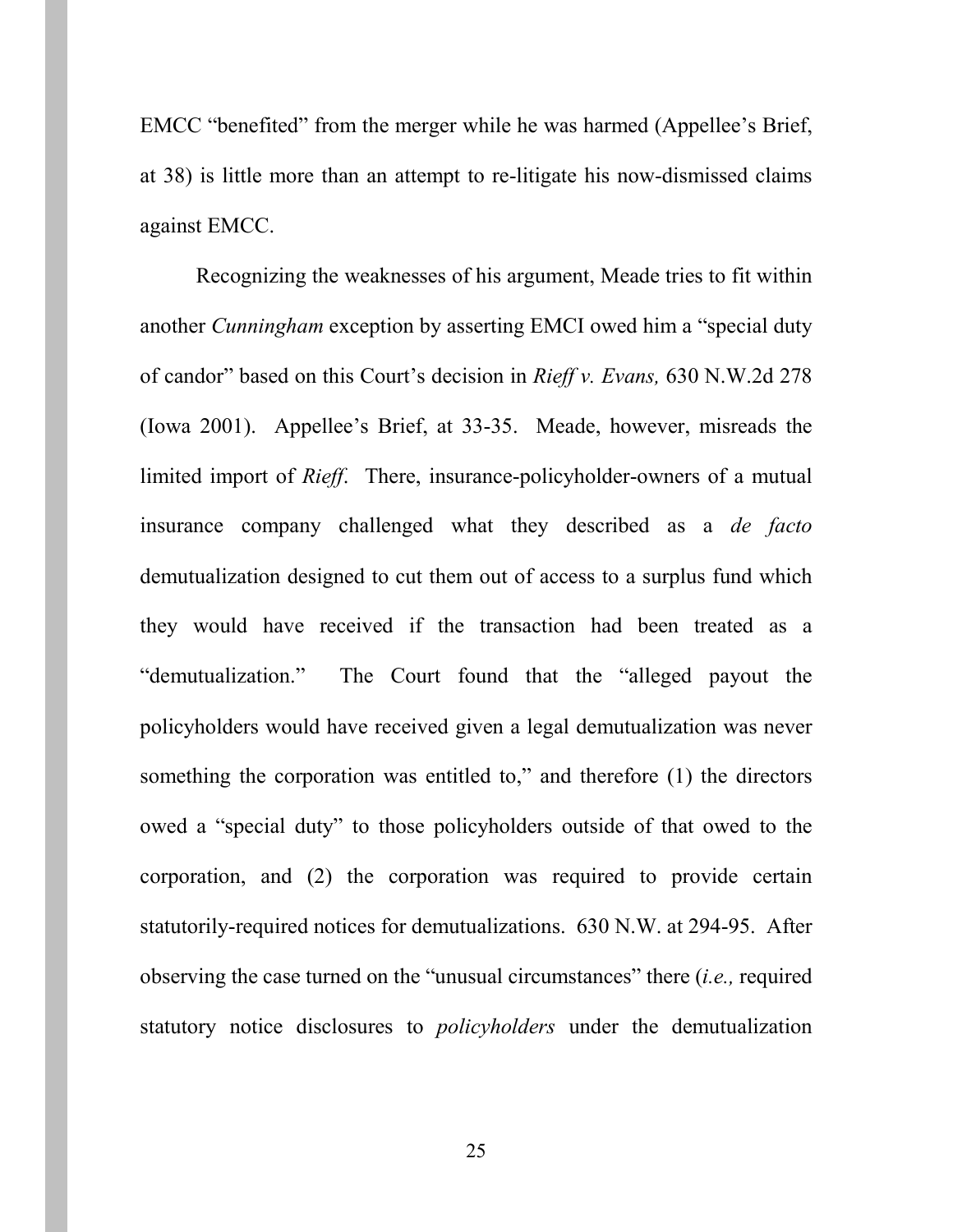<span id="page-25-3"></span>statutes), the Court reaffirmed the rule that "a breach of fiduciary duty is generally recognized as a derivative claim." 630 N.W.2d at 295.

Here, unlike in *Rieff*, the only source of payment to EMCI's shareholders was that derived from the Directors' valuation of EMCI as a whole; and EMCI did, in fact submit voluminous disclosures to the shareholders before their vote on the transaction. Iowa law has never recognized the type of "duty of candor" claim Meade tries to create here, nor did *Rieff* create such a claim. [15](#page-25-6)

This case has never (until, apparently, now) been cast as one for damages caused by purported misrepresentations in the Proxy, as opposed to those caused by the diminution of share price. Nor did Meade seek supplemental Proxy disclosures prior to the shareholder vote. Meade suggests

<span id="page-25-6"></span><span id="page-25-5"></span><span id="page-25-0"></span><sup>&</sup>lt;sup>15</sup> None of Meade's other cases recognizes a direct claim against Iowa directors for an alleged violation of a duty of candor. *Kurth v. Van Horn*, 380 N.W.2d 693 (Iowa 1986) (claim by depositor against bank); *Weltzin v. Cobank, ACB*, 633 N.W.2d 290 (Iowa 2001) (derivative claim; court found no duty); *Mitchellville Coop v. Indian Creek Corp.*, 469 N.W.2d 258, 263 (Iowa Ct. App. 1991) (claim against co-op); *Midwest Mgmt. Corp. v. Stephens*, 353 N.W.2d 76 (Iowa 1984) (derivative claim).

<span id="page-25-4"></span><span id="page-25-2"></span><span id="page-25-1"></span>Many other courts reject such duty-of-candor claims outright, *e.g., Solfanelli v. Mainwaring*, No. 91–6249, 1992 WL 332223, at \*4 (E.D. Pa. Nov. 4, 1992), or recognize the claim but hold it is not direct. *E.g., DCG & T ex rel. Battaglia/Ira v. Knight*, 68 F. Supp.3d 579, 582 (E.D. Va. 2014). Iowa should, too.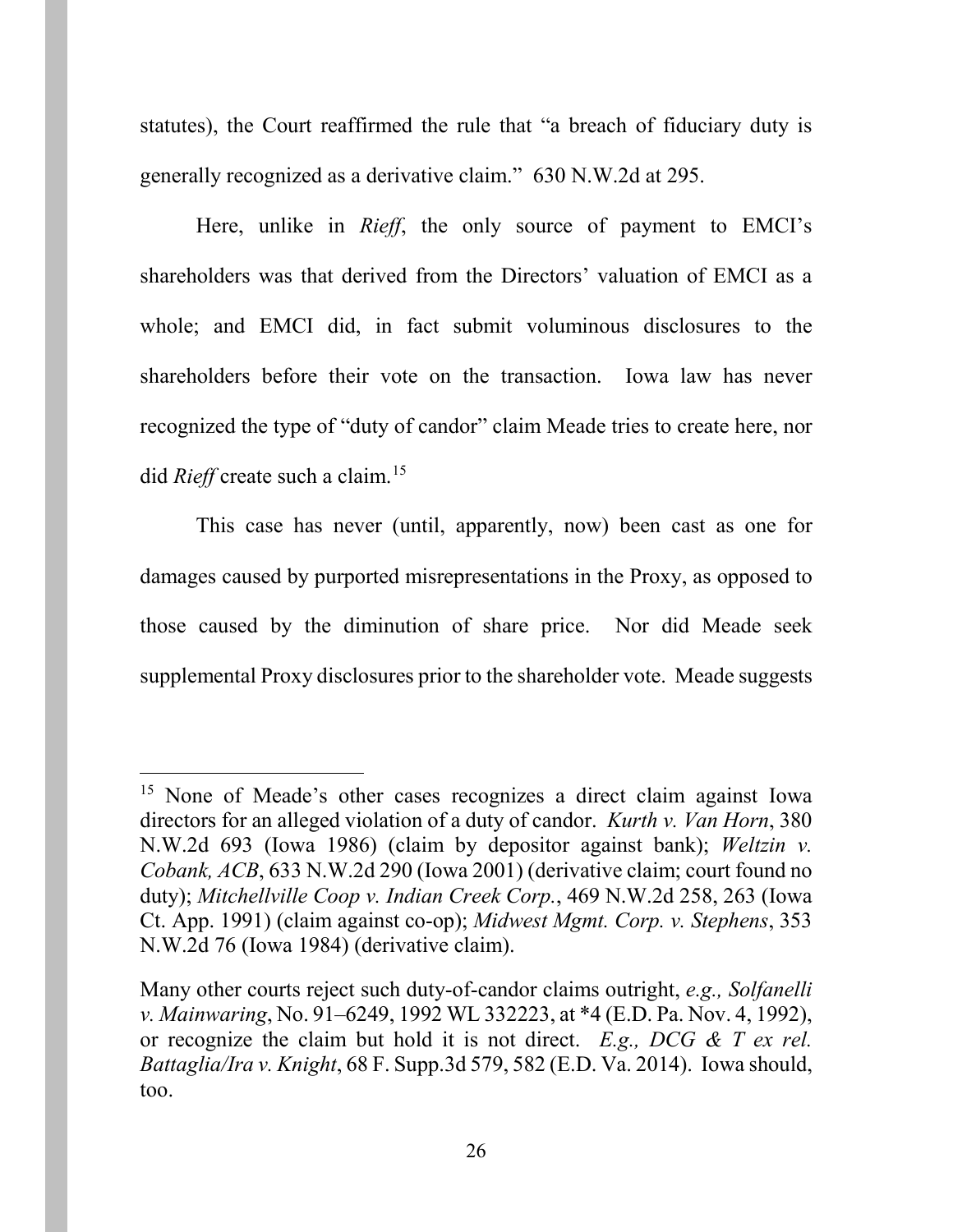the Directors actively "concealed" material information from the Proxy, Appellee's Brief, at 26, but says very little about what information was allegedly concealed. [16](#page-26-2) Nor does he explain how he was harmed *by the omissions* or contend that he or the other shareholders – much less enough shareholders to stop the merger – would have voted differently if they had the "omitted" information.

<span id="page-26-1"></span>Finally, even if the Court were to impose a new direct duty of candor here, such a claim would be precluded by the Director Shield statute. *See* Part II, *infra*; *Dixon v. ATI Ladish LLC*, 667 F.3d 891, 895 (7th Cir. 2012) ("Th[e director immunity] statute . . . is as applicable to a 'duty of candor' as to the general duty of care."). Meade simply does not have a direct claim.

## <span id="page-26-0"></span>**II. THE DISTRICT COURT ERRED IN NOT DISMISSING MEADE'S CLAIMS UNDER THE DIRECTOR SHIELD STATUTE.**

Meade's argument that the Director Shield Statute does not preclude his claims against the Independent Directors is equally unavailing. Again, Meade resists the application of Iowa law, and repeatedly turns to Delaware

<span id="page-26-2"></span> <sup>16</sup> Meade alludes to the value of the Alternative Proposal, *id.,* at 68, but the Alternative Proposal was fully disclosed with the Proxy, and the Independent Directors' *full* analysis of the value of the Alternative Proposal was publicly filed. App. 180-181.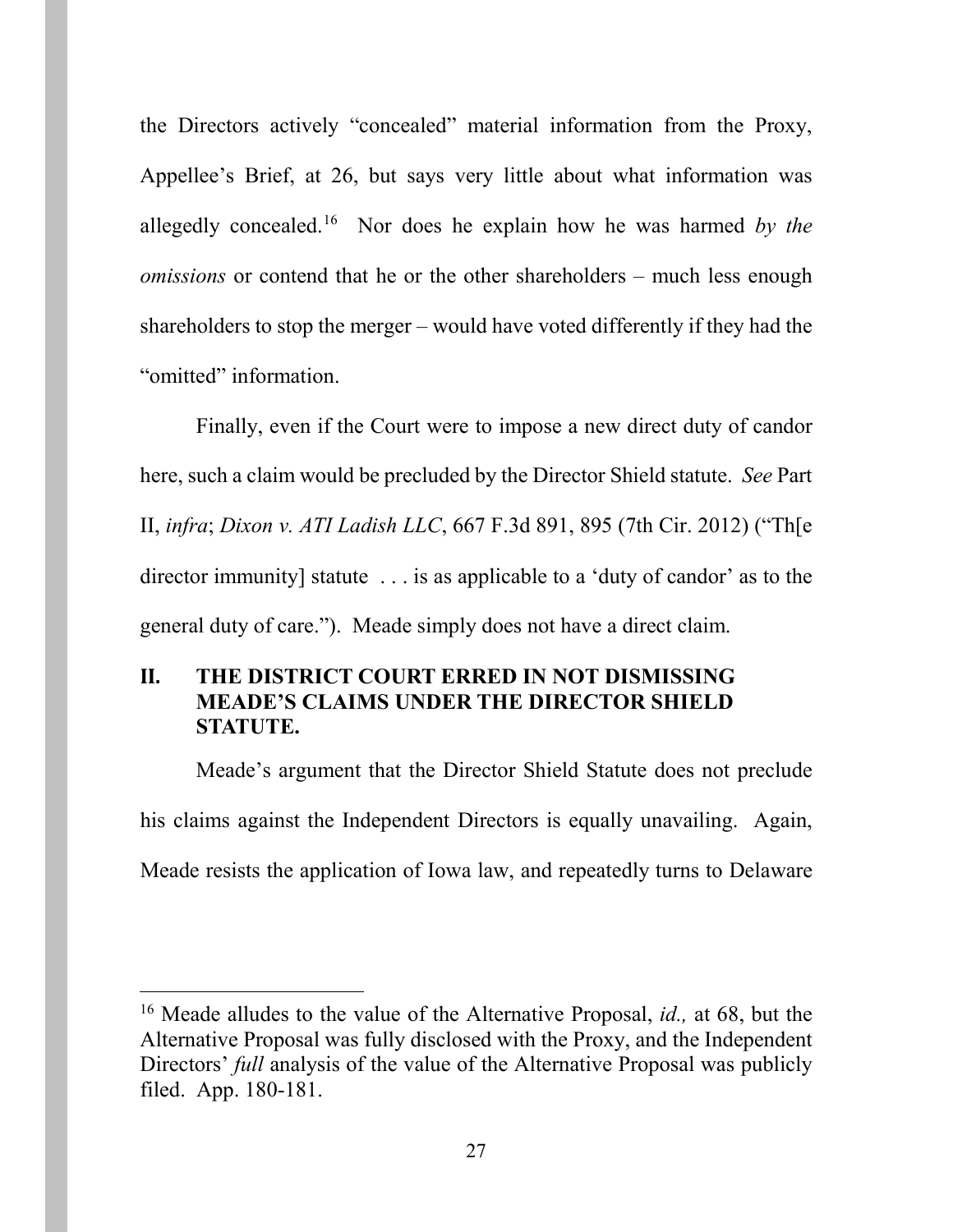law. Whatever the merits of Meade's position under *Delaware* law, they do not apply to this *Iowa* corporation.

# <span id="page-27-0"></span>**A. The Court Can Consider and Should Adopt a Plausibility Standard for Claims Potentially Protected by the Director Shield Statute.**

Meade concedes the Independent Directors preserved error in challenging the sufficiency of Meade's allegations under the Director Shield Statute, but asserts they did not do so with respect to the "plausibility" standard to be applied to those allegations. Appellee's Brief, at 54-55. The Directors, however, did raise that issue below: they repeatedly challenged the sufficiency of the "reasonable inferences" to be drawn from Meade's factual allegations, and they outlined in detail how those inferences did not plausibly support a finding that the Directors intended to harm the public shareholders.<sup>[17](#page-27-1)</sup> Meade himself acknowledged the Independent Directors' position;<sup>[18](#page-27-2)</sup> and the District Court addressed the sufficiency of Meade's factual allegations in its Order. App. 871-872, 877.

<span id="page-27-1"></span> <sup>17</sup> *See, e.g.,* Motion to Dismiss, at 3 ("Meade has not alleged – nor could he allege sufficient facts to *reasonably* infer – the statutory elements required to pursue a claim"), 16 ("Meade fails to plead facts giving rise to a *reasonable* inference that any acts or omissions by the Independent Directors, collectively or individually, were 'intentional or knowing'") (emphases supplied).

<span id="page-27-2"></span><sup>18</sup> App. 088.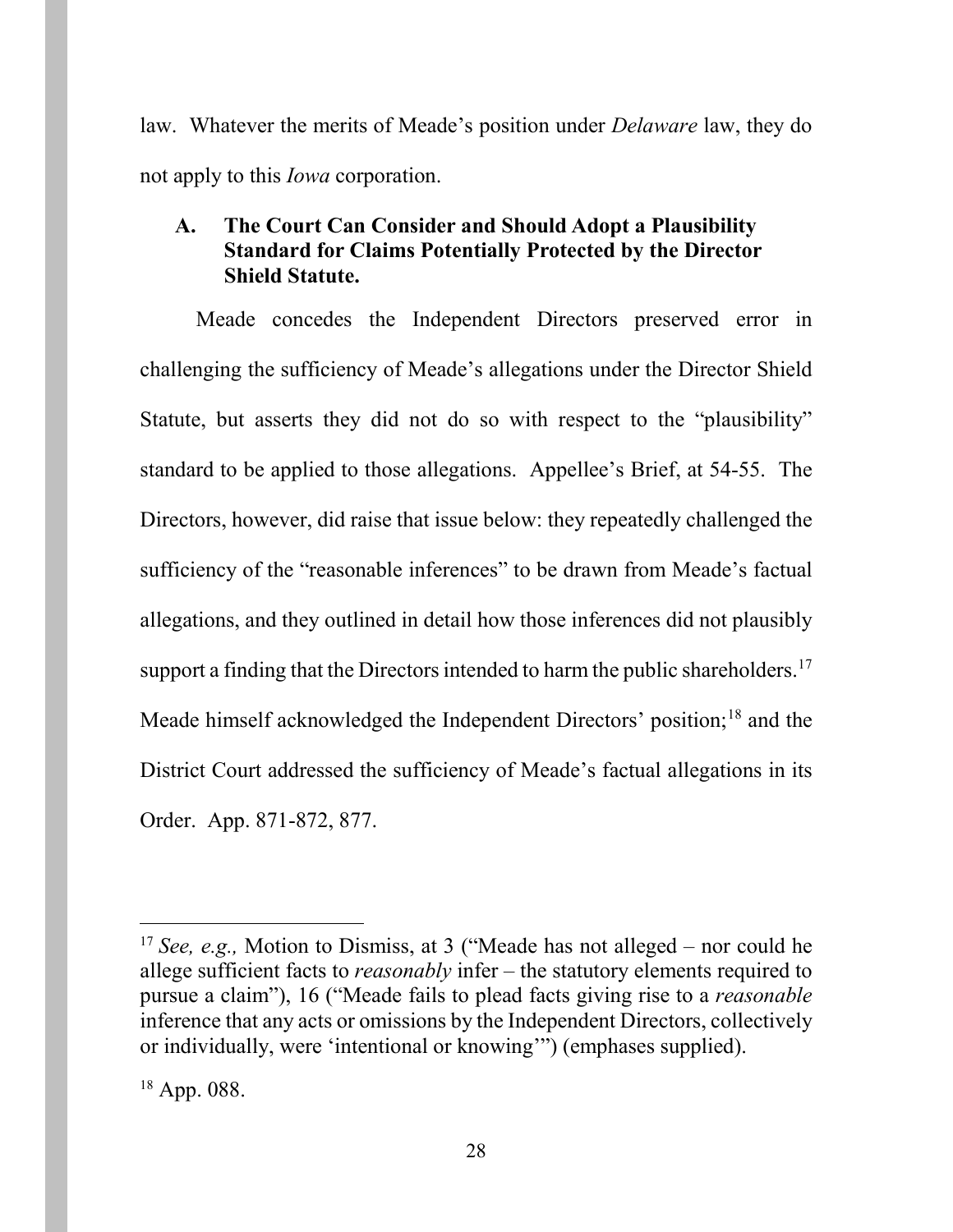The Directors thus preserved error on the adoption of a "plausibility" standard overlay on plaintiffs' allegations. And even if they had not, the Court should still consider adopting the standard here because the objectives of the Court's error preservation rules have been met. *Lee v. State, Polk Cty. Clerk of Ct.*, 815 N.W.2d 731, 739 (Iowa 2012).

## <span id="page-28-0"></span>**B. The Inapplicability of the Director Shield Is an Element of a Plaintiff Shareholder's Claim and Not an Affirmative Defense.**

Meade asserts the Director Shield is an "affirmative defense," and therefore outside the scope of a motion to dismiss. This position, however, ignores the clear language and purpose of Section 490.831.

First, a true affirmative defense is "one resting on facts not necessary to support plaintiff's case." *Erickson v. Wright Welding Supply, Inc.,* 485 N.W.2d 82, 86 (Iowa 1992). The Director Shield is not such a defense. Section 490.831 expressly requires "the party asserting liability" to "establish" the Director Shield does not preclude liability; and the burden of *pleading* and of *proving* an issue are inseparable. Appellants' Brief at 64-66. Far from being "entirely formalistic," as Meade contends (Appellee's Brief, at 61), the inapplicability of the Director Shield is a foundational element of his claim. As Professor Matthew Doré has observed, establishing the Director Shield does not preclude liability is one of the "key elements" that a plaintiff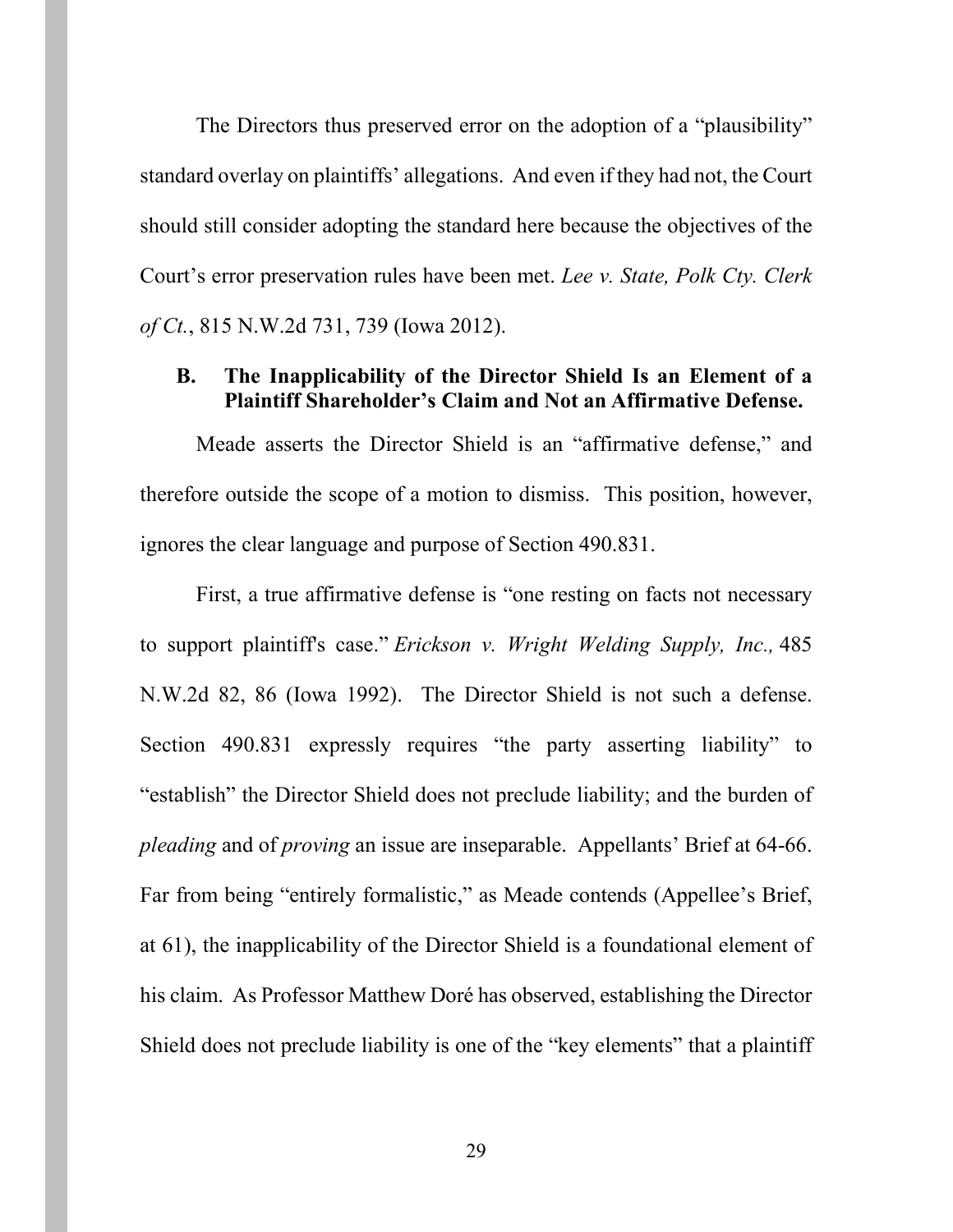must establish for director liability. Matthew G. Doré, Iowa Practice Series, Vol. 6: Business Organizations (Thomson West, Nov. 2020 update) §28:1.

Second, the Legislature intended that the shareholders' adoption of a Director Shield would enable the directors to achieve early dismissal at the motion to dismiss stage. Appellant's Brief at 59-60. As the drafters explained, "[a]bsent [a challenge to the availability of a Director Shield], the relevant shelter provision is *self-executing and the individual director's exoneration from liability is automatic*." MBCA, §8.31, off. cmt. 1.A. (2017). To cast the Director Shield as an "affirmative defense" not to be addressed by a court until after lengthy and costly discovery would eviscerate those very protections.

Meade fails to address this fatal flaw, and instead cites cases which are easily distinguishable because they arise in states with no statutory counterpart to Section 490.831.<sup>19</sup> Indeed, Meade's cases acknowledge that even under Delaware law (which also has no counterpart to Section 490.831), "'courts routinely examine' [Delaware's Director Shield] exculpatory provisions on motions to dismiss." *In re Trib. Co. Fraudulent Conv. Litig.*,

<span id="page-29-0"></span> <sup>19</sup> *Kurlander v. Kaplan*, No. 8:19-cv-00644, 2019 WL 3944335 (M.D. Fla. Aug 21, 2019) (applying Maryland law); *Frederick v. Corcoran*, 2013 WL 10069700 (Cir. Ct. Md. Aug. 14, 2013) (applying Maryland law); *Marsalis v. Wilson*, 778 N.E.2d 612, 616 (Ohio 2002) (applying Ohio law); *Winkler v. Price*, No. 8:13CV52, 2013 WL 3776540 (D. Neb. July 17, 2013) (applying Nebraska law prior to adoption of MBCA §8.31).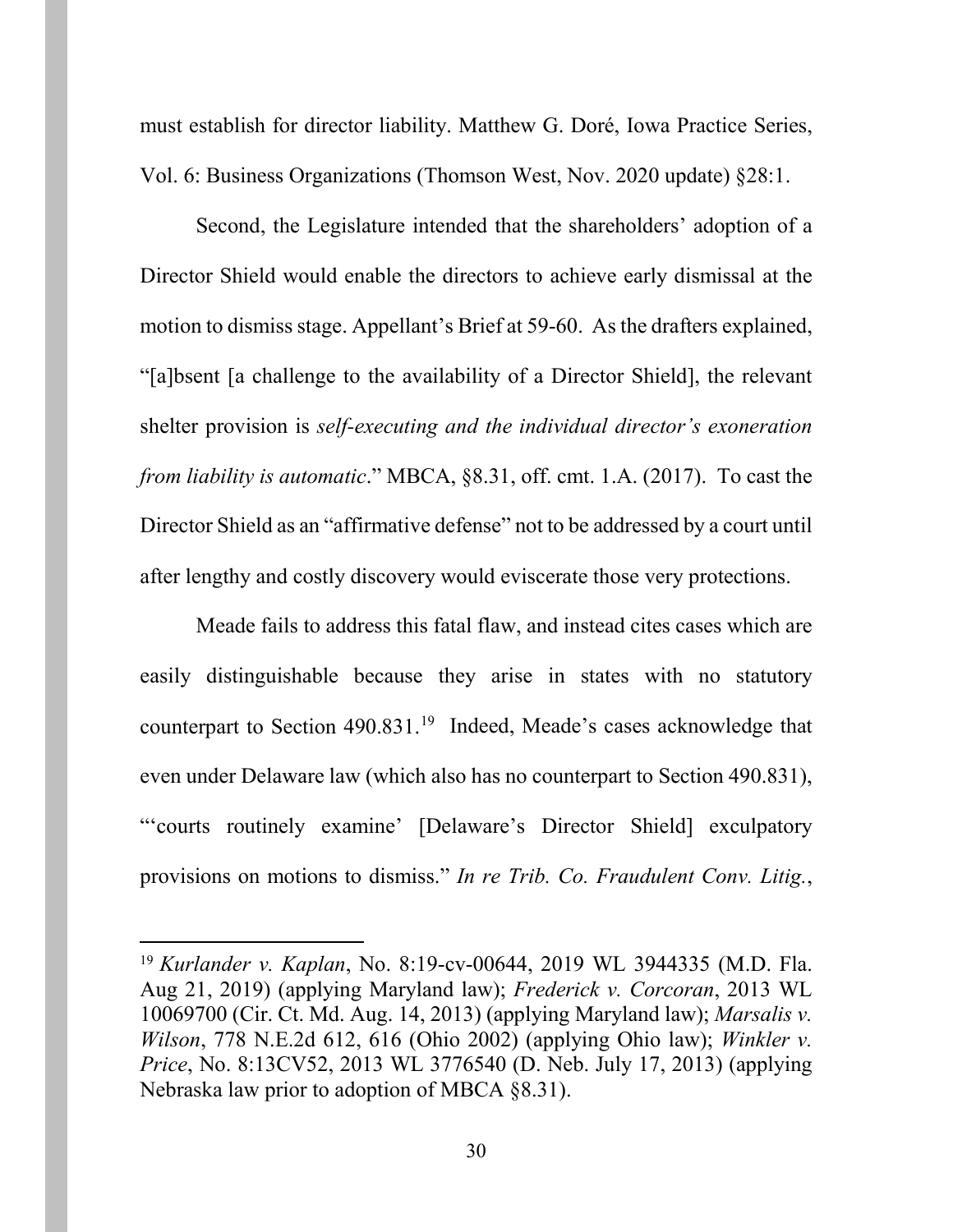No. 11MD2296(DLC), 2019 WL 294807, at \*17 (S.D.N.Y. Jan. 23, 2019) (quoting *In re Merck & Co. Sec., Derivative & ERISA Litig.*, 493 F.3d 393, 402 n.5 (3d Cir. 2007)). [20](#page-30-1)

Regardless, the Director Shield was "interposed" by the Directors as demonstrated by the fact the District Court took judicial notice of the Director Shield provision and addressed it in its Order. App. 869-872.

## <span id="page-30-0"></span>**C. Meade Failed to Sufficiently Plead[21](#page-30-2) Facts Supporting a Specific Intent by the Independent Directors to Harm the Corporation.**

Meade concedes he must prove a "specific intent to perform, or fail to perform, the acts with *actual knowledge* that the director's action, or failure to act, will cause harm, rather than a general intent to perform the acts which cause the harm." *See* Appellee's Brief at 62-63. Although Meade elsewhere acknowledges this more stringent standard imposed by cases like *Nesler*  (Appellee's Brief, at 63), he nonetheless persists in arguing this standard can be met via a "conscious disregard" of one's duties as a director. *Id.,* at 65. It

<span id="page-30-1"></span> <sup>20</sup> To the extent Meade's cases (such as *In re Tower Air, Inc. v. Nach*, 416 F.3d 229 (3d Cir. 2005) and *In re Taser Int'l S'holder Derivative Litig.*, No. CV– 05–123–PHX–SRB, 2006 WL 687033 (D. Ariz. Mar. 17, 2006)) apply Delaware law but fail to acknowledge this fact, they are of dubious value.

<span id="page-30-2"></span><sup>&</sup>lt;sup>21</sup> While the public policy underlying Section  $490.831$  compels the adoption of a "plausibility" standard, Meade's allegations are insufficient even if the "notice pleading" standard is applied. Appellant's Brief, at 56-61.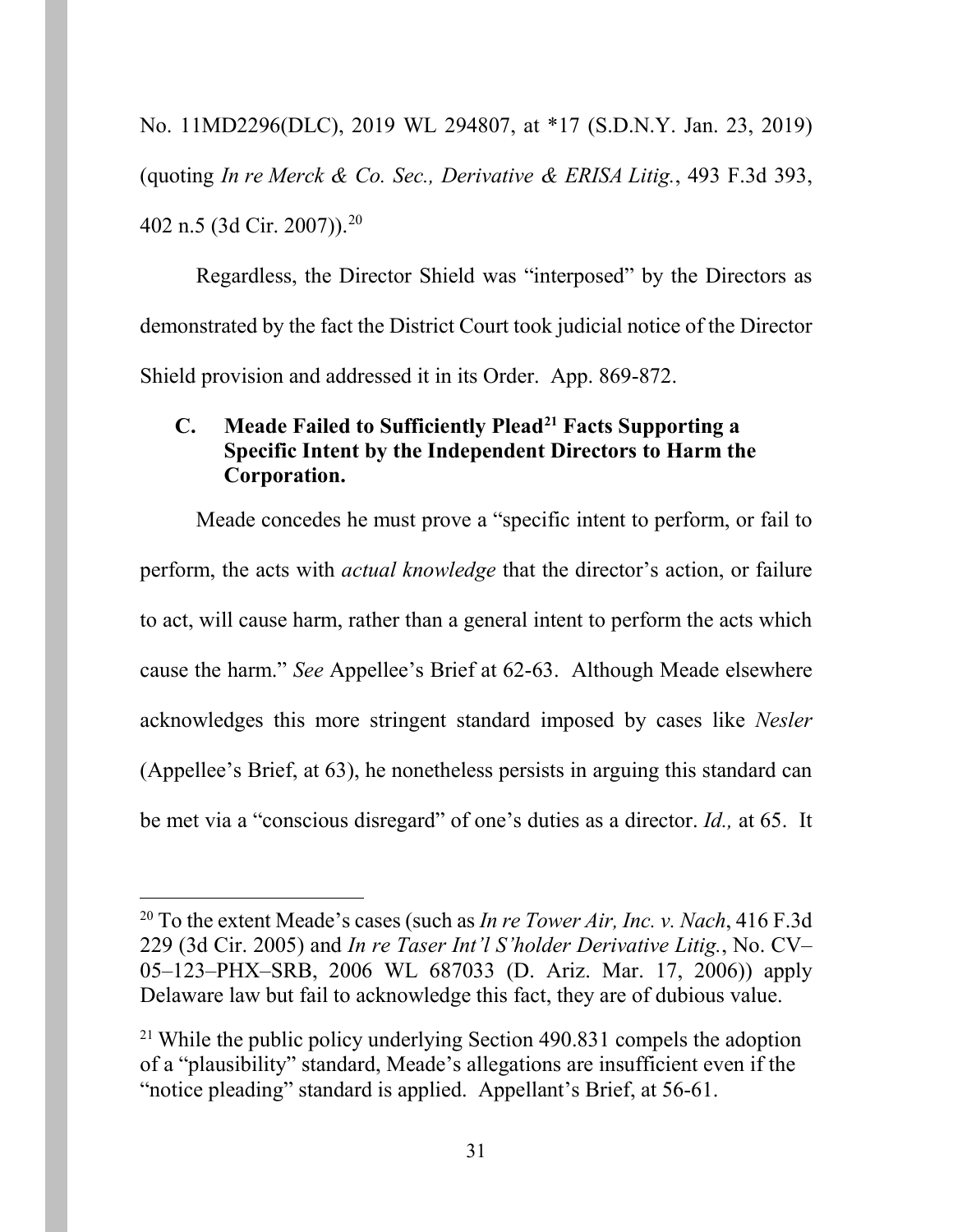cannot.

The IBCA requires a shareholder plaintiff to establish a *specific intent to harm* to the corporation and its shareholders  $-i.e.,$  the "quintessential" bad faith discussed in *Lyondell Chem. Co. v. Ryan*, 970 A.2d 235 (Del. 2009). Appellants' Brief, at 66-73. *See also* Official Comment to MBCA Section 8.31(a) (1990) ("No public policy should permit the shareholders to eliminate or limit the liability of directors for conduct intended to cause harm to the corporation"). Under this standard, a "conscious disregard" of one's duties is not enough.

Although Meade acknowledges the categories of "bad faith" recognized in *Lyondell*, he argues these categories are not "exclusive," and attempts to craft an additional category of bad faith – not recognized by any Iowa court – which does not meet this high bar. Far from supporting his position on this point, Meade's reference to *Nesler v. Fisher and Co., Inc.,*  452 N.W.2d 191 (Iowa 1990) actually supports the Directors' position by requiring a *motive* or "purpose on the defendant's part to financially injure or destroy the plaintiff." *Id.* at 199 (citation omitted). There, the Iowa Supreme Court observed that plaintiffs asserting claims for "intentional interference" torts must show their harm

[W]as either *desired by the actor or known by him to be a substantially certain result of his conduct*. Intent alone, however,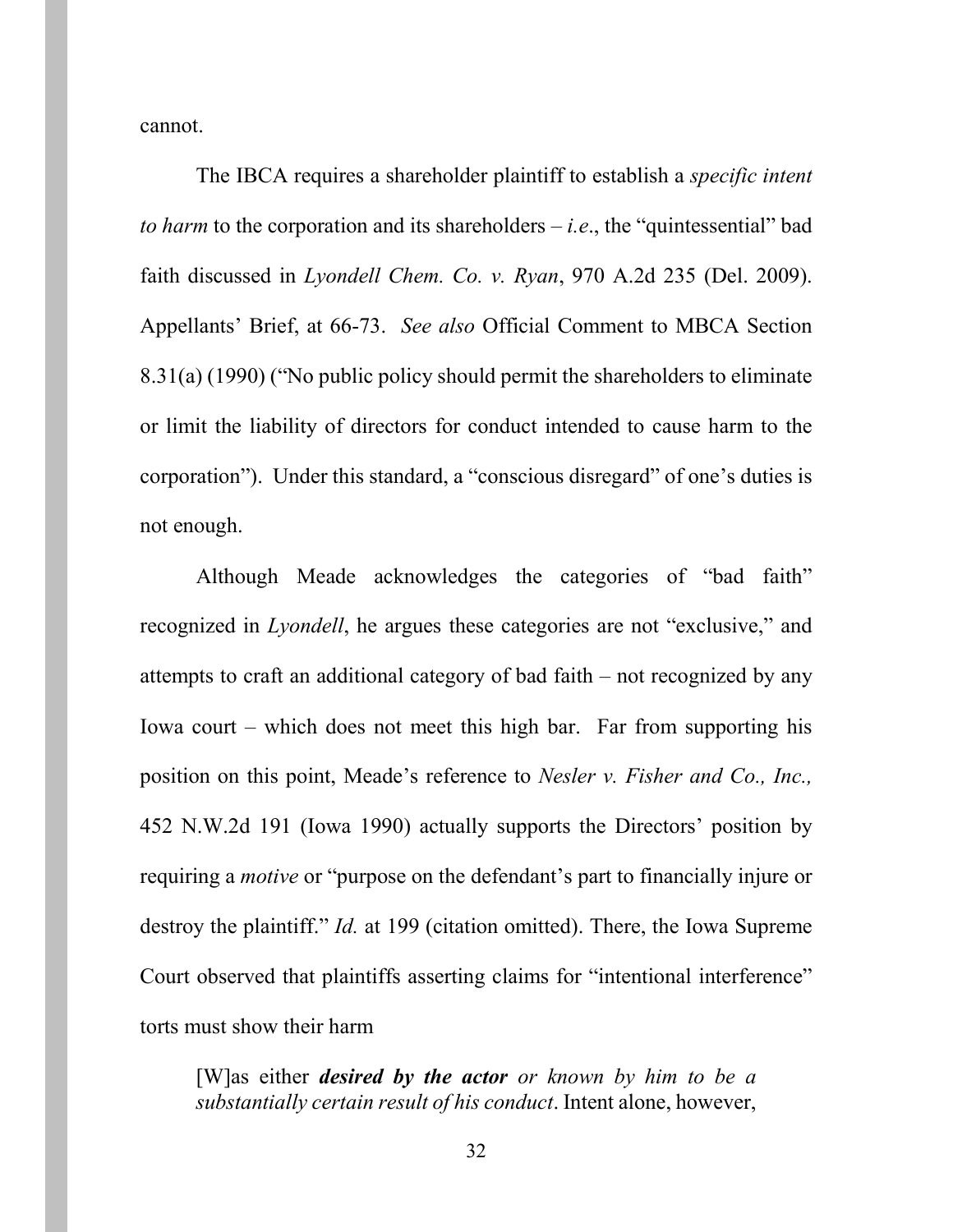may not be sufficient to make the interference improper, especially when it is supplied by the actor's knowledge that the interference was a necessary consequence of his conduct rather than by his *desire to bring it about*. In determining whether the interference is improper, it may become very important to ascertain whether the actor was motivated, in whole or in part, by a desire to interfere with the other's contractual relations. If this was the sole motive the interference is almost certain to be held improper. A motive to injure another or to vent one's ill will on him serves no socially useful purpose.

The desire to interfere with the other's contractual relations need not, however, be the sole motive. If it is the primary motive it may carry substantial weight in the balancing process and even if it is only a casual motive it may still be significant in some circumstances. On the other hand, if there is no desire at all to accomplish the interference and it is brought about only as a necessary consequence of the conduct of the actor engaged in for an entirely different purpose, his knowledge of this makes the interference intentional, but the factor of motive carries little weight toward producing a determination that the interference was improper.

*Nesler,* 452 N.W.2d at 197 (emphasis supplied; quotations and citations omitted).

Similarly, Meade's citation to various criminal cases actually supports the Directors' position. "Specific intent is present when from the circumstances *the offender must have subjectively desired* the prohibited result." *State v. Redmon,* 244 N.W.2d 792, 797 (Iowa 1976) (emphasis supplied; quotation omitted).

Meade's allegations in the Petition – as opposed to those recounted in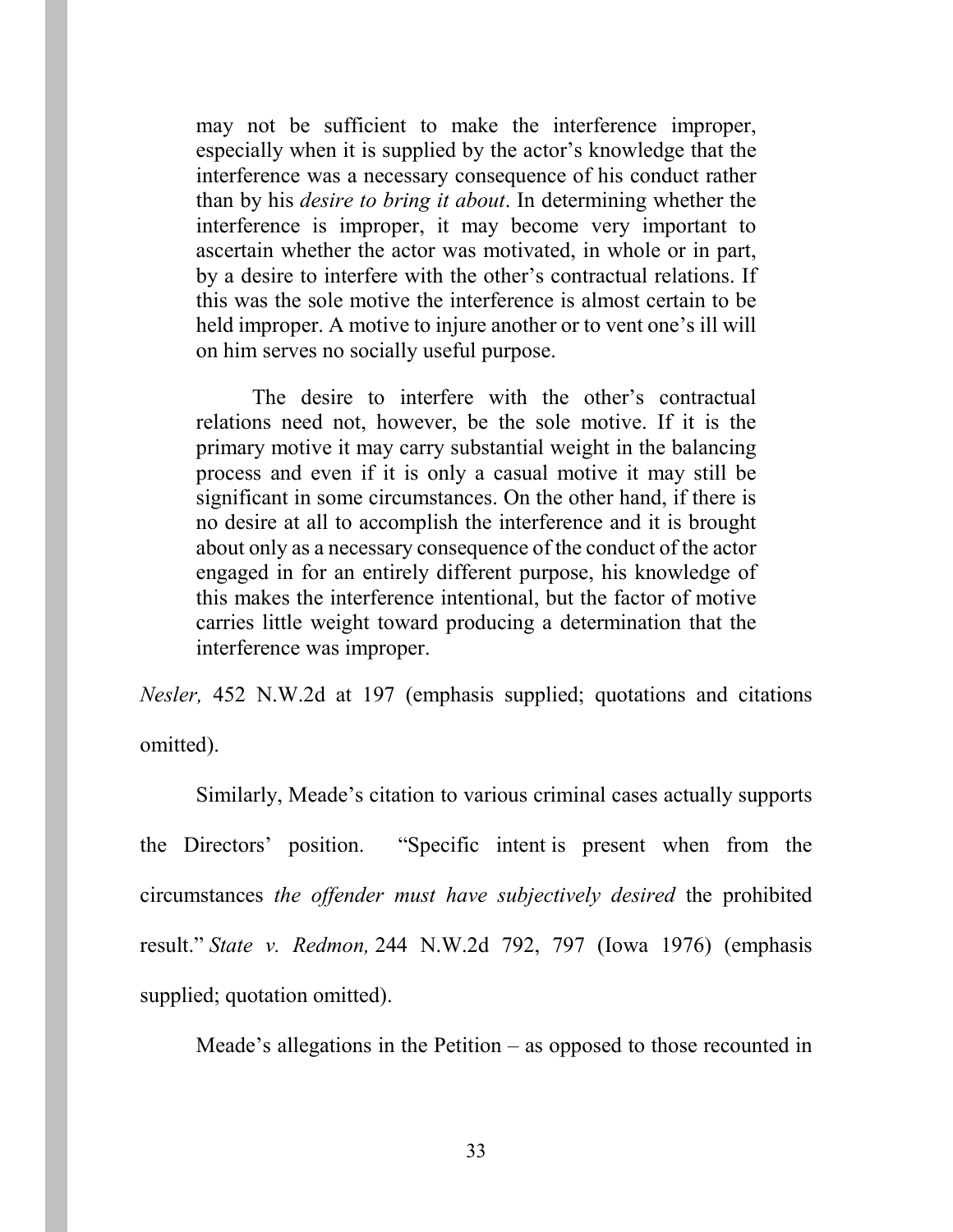his Brief here<sup>[22](#page-33-0)</sup> – do not meet this standard. The Independent Directors' willing adoption of the *MFW* framework; their hiring of experienced legal and financial advisors; and their reliance on the fairness opinion of their financial advisor militate against Meade's ability to credibly allege the Directors desired and intended to harm EMCI and its shareholders.<sup>23</sup> Meade's

<span id="page-33-0"></span> $22$  Meade overstates what was in fact alleged in the Petition. For example, the Petition does not allege (as Meade now suggests, Appellee's Brief at 63-64) that the Independent Directors "knew EMCC's 'senior executives' undermined them" or had "actual knowledge that such a flawed process would produce inadequate consideration and thus harm EMCI's public shareholders." Such statements of fact not included in the Petition should be disregarded. *Ritz v. Wapello Cnty. Bd. of Supervisors,* 595 N.W.2d 786, 789 (Iowa 1999).

<span id="page-33-1"></span><sup>&</sup>lt;sup>23</sup> Nor do the few disclosures Meade alleges should have also been made. While conceding the Proxy referenced the Alternative Proposal and its rejection by EMCC and the Iowa Insurance Division, Meade alleges the Proxy should have included Sandler's financial analysis of the rejected alternative. App. 030. Meade concedes the Proxy disclosed three sets of management prepared financial projections, each reflecting a downward revision. *Id*. Meade does not allege the projections are inaccurate, only that the Proxy "failed to disclose the reasoning or justification for such downward revision." App. 031. Similarly, while conceding the Proxy reflected the discount rates used by Sandler, Meade alleges the Proxy should have disclosed the sinister ulterior motive he attempts to ascribe to the change. App. 031-032. Finally, with regard to Shepard's interest in purchasing EMCI, Meade again acknowledges its disclosure but alleges it was inadequate because it failed to disclose Mr. Shepard requested a confidentiality agreement and the sinister ulterior motives Meade attempts to ascribe to the Special Committee. App. 032-033. These alleged omissions are not material or significant as a matter of law. More importantly, they simply do not reflect an "intentional infliction of harm." *See* Appellants' Brief, at 71-72.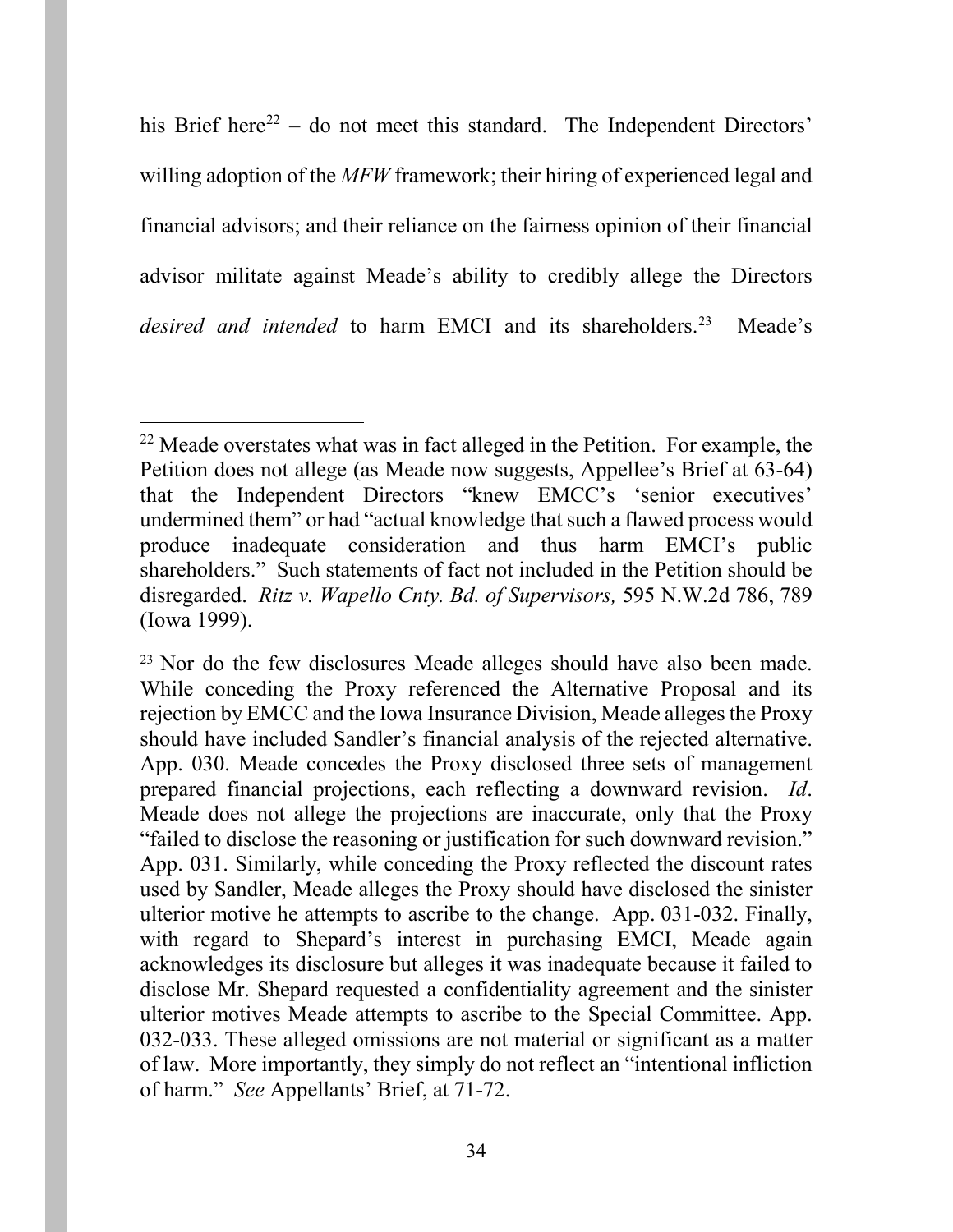interpretation of "intentional infliction of harm" would permit shareholders to bypass the appraisal process and subject directors to personal liability for simply accepting an offer less than what had been initially sought during the negotiations. And although Meade focuses on the Directors' inability to convince EMCC to adopt the Alternative Proposal, he fails to allege any factual basis for concluding the Proposal would have been adopted if the Directors had been more persistent.<sup>[24](#page-34-0)</sup> Appellee's Brief at 67-68.<sup>[25](#page-34-1)</sup>

At bottom, Meade's fundamental failure was that he plead a claim under *Delaware* law under a standard that was rejected and significantly narrowed by the *Iowa* Legislature. He in essence now contends the Directors should have walked away from a transaction which represented an approximately 50% premium over the then-market price – and which would have sent the stock price plunging back to that pre-deal price. App. 452. Their failure to do so cannot constitute a *specific desire to harm* EMCI and its

<span id="page-34-0"></span><sup>&</sup>lt;sup>24</sup> EMCC's significant regulatory, structural, and business reasons for rejecting the Alternative Proposal as not fair to or in the interests of EMCC and its policyholders were articulated in the Proxy. App. 470.

<span id="page-34-1"></span><sup>25</sup> The facts in *Bronner v. Duggan*, 317 F.Supp.3d 284 (D. D.C. 2018), on which Meade relies, are readily distinguishable from those here. In contrast to the Petition in this case, the *Bronner* complaint contained specific factual allegations of the directors' specific intent to harm the corporation. *Id*., at 293. Such allegations are far different than the vague allegations of intentional harm asserted by Meade here.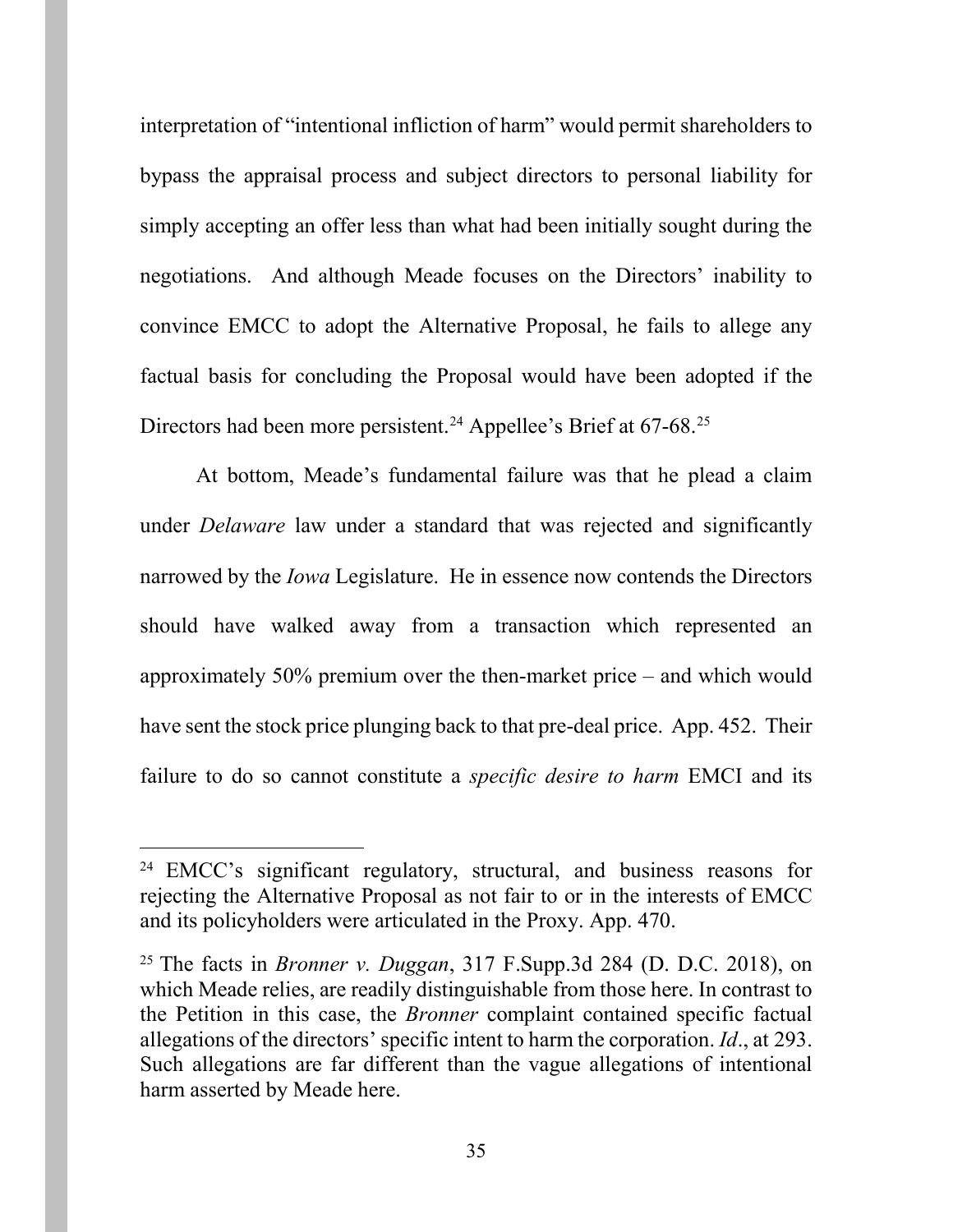shareholders, as required by the IBCA.

## <span id="page-35-0"></span>**D. Meade Has Waived Any Ability to Amend His Petition to Attempt to Save His Claim.**

Meade concludes by seeking leave to amend his Petition to attempt to save his claim. Appellee's Brief, at 69-70. He has waived his right do so.

Meade could have amended his Petition at any time from the filing of the Independent Director's Motion to Dismiss on January 27, 2020 until the Application for Interlocutory Appeal was granted and a stay was entered on March 1, 2021. He chose not to do so, and has waived his right to correct the deficiencies in his Petition.

Apparently recognizing this fact, Meade attempts to tie his request to new information allegedly obtained during "very limited discovery that took place during the brief period between the District Court denying the Director Defendants' motion to dismiss [on December 23, 2020] and this Court accepting this interlocutory appeal [on March 1, 2021]." *Id.*, at 69. Meade fails, however, to identify any material information he gleaned from that "limited discovery" which would necessitate an amendment. Indeed, if that discovery yielded such highly-probative information, Meade would have undoubtedly immediately sought to amend his Petition. He did not, and instead elected to stand on his pleading. He has waived any ability he may have had to amend to avoid the dismissal of his case.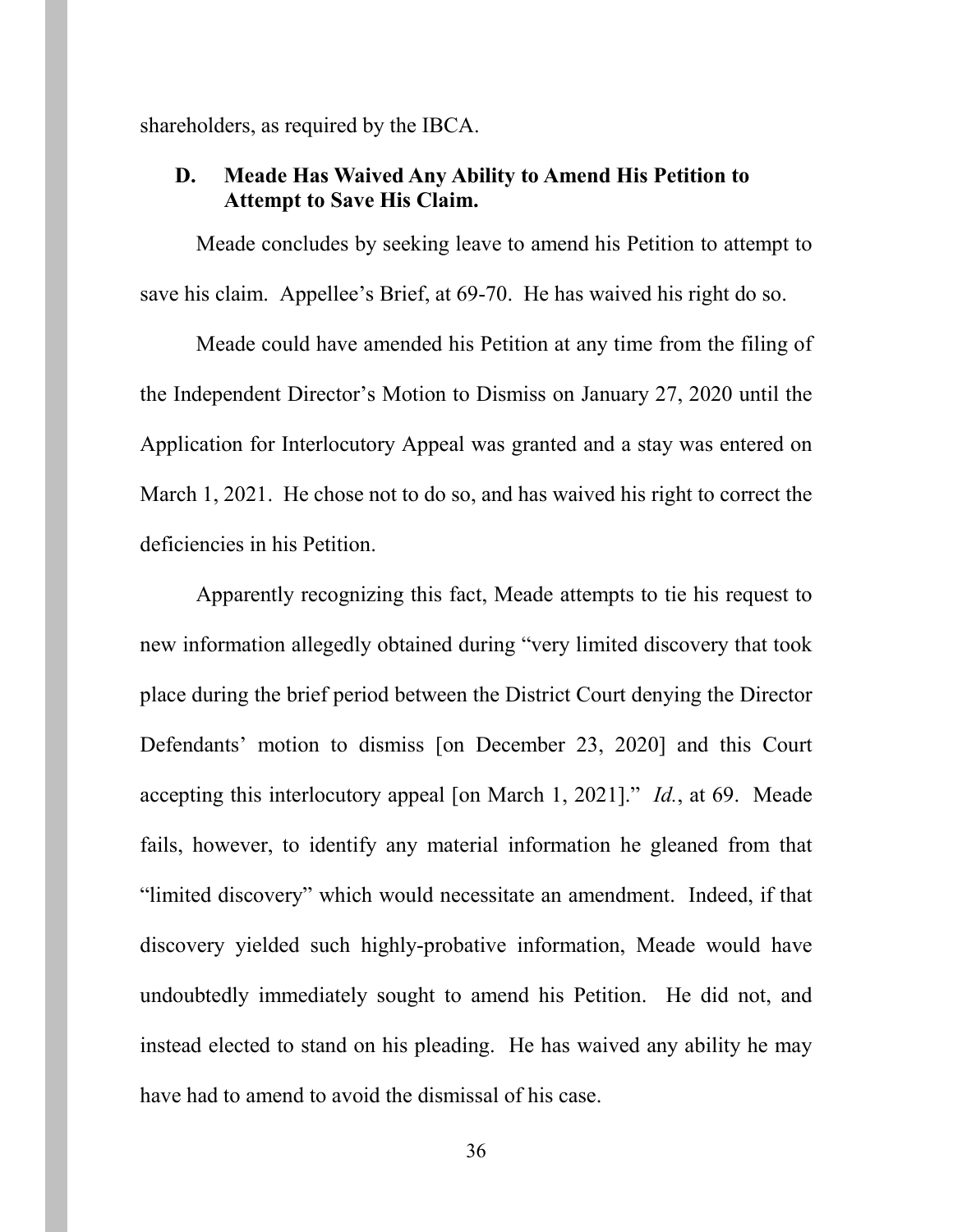#### **CONCLUSION**

<span id="page-36-0"></span>The Court should reverse that part of the District Court's decision denying the Independent Directors' Motion to Dismiss, and should remand with directions to enter an order dismissing this case in its entirety, with prejudice, and on the merits.

Dated: August 31, 2021

/s/ *Michael W. Thrall* Michael W. Thrall, AT0007975 Mark C. Dickinson, AT0001997 Lynn C. Herndon, AT10014047 NYEMASTER GOODE, P.C. 700 Walnut, Suite 1600 Des Moines, Iowa 50309 Telephone: (515) 283-3100 Facsimile: (515) 283-8045 E-mail: mwt@nyemaster.com mcd@nyemaster.com lherndon@nyemaster.com

## **ATTORNEYS FOR INDEPENDENT DIRECTOR DEFENDANTS**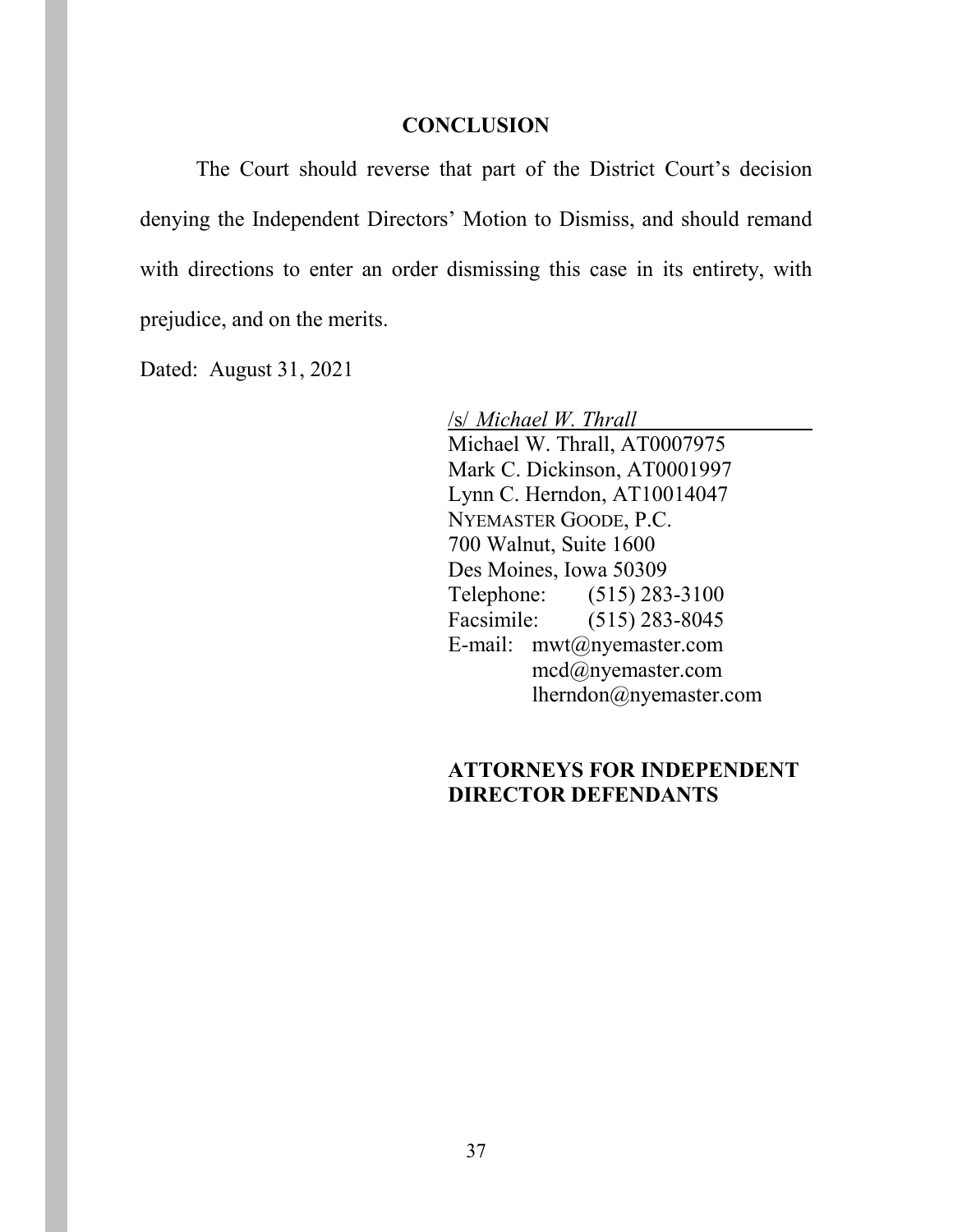#### **CERTIFICATE OF FILING AND SERVICE**

The undersigned certifies a copy of *Appellants' Reply Brief* was filed with the Clerk of the Iowa Supreme Court on August 31, 2021, via the Iowa Electronic Document Management System, which will send notification of such filing to the counsel below:

Gary Dickey Matthew M. Sahag **DICKEY, CAMPBELL, & SAHAG LAW FIRM, PLC** 301 E. Walnut Street, Ste 1 Des Moines, IA 50309

Juan E. Monteverde Miles D. Schreiner **MONTEVERDE & ASSOCIATES PC** The Empire State Building 350 Fifth Avenue, Suite 4405 New York, NY 10118

*Attorneys For Plaintiff-Appellee Kendall J. Meade*

*Attorneys For Plaintiff-Appellee Kendall J. Meade*

/s/ *Michael W. Thrall* Michael W. Thrall, AT0007975